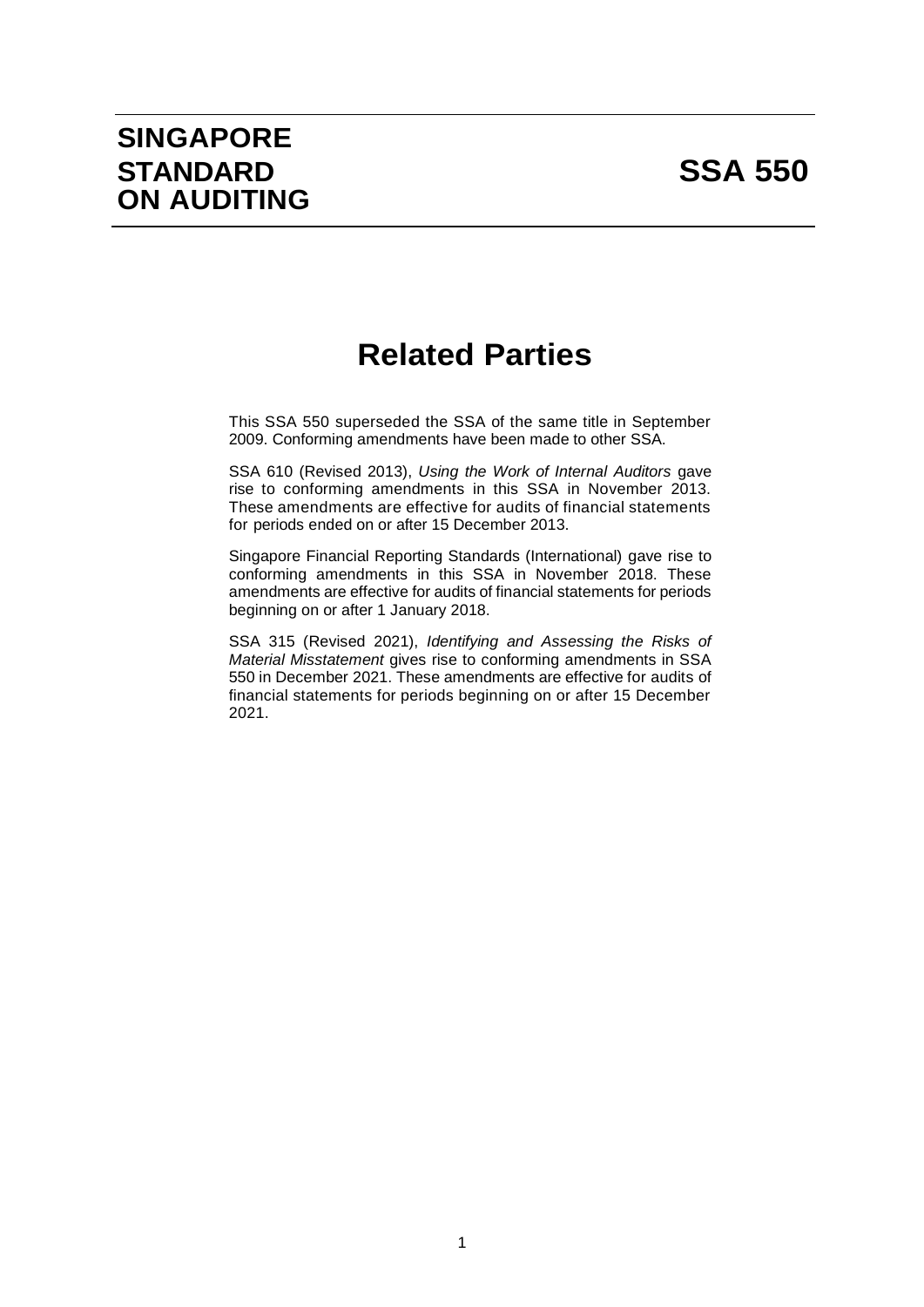## **SINGAPORE STANDARD ON AUDITING 550 RELATED PARTIES**

(Effective for audits of financial statements for periods beginning on or after 15 December 2021)

### **CONTENTS**

Paragraph **Foreword Introduction** Scope of this SSA 1 Nature of Related Party Relationships and Transactions 2 Responsibilities of the Auditor 3-7 Effective Date 88 and 2008 and 2008 and 2008 and 2008 and 2008 and 2008 and 2008 and 2008 and 2008 and 2008 and 2008 and 2008 and 2008 and 2008 and 2008 and 2008 and 2008 and 2008 and 2008 and 2008 and 2008 and 2008 and 20 **Objectives** 9 **Definitions** 10 **Requirements** Risk Assessment Procedures and Related Activities 11-17 17-17 Identification and Assessment of the Risks of Material Misstatement Associated with Related Party Relationships and Transactions 18-19 Responses to the Risks of Material Misstatement Associated with Related Party Relationships and Transactions 20-24 Evaluation of the Accounting for and Disclosure of Identified Related Party Relationships and Transactions 25 Written Representations 26 Communication with Those Charged with Governance 27 Documentation 28 **Application and Other Explanatory Material** Responsibilities of the Auditor Andreas Andreas Andreas Andreas Andreas Andreas Andreas Andreas Andreas Andreas Definition of a Related Party **A4-A7** Risk Assessment Procedures and Related Activities A8-A28 Identification and Assessment of the Risks of Material Misstatement Associated with Related Party Relationships and Transactions A29-A30 Responses to the Risks of Material Misstatement Associated with Related Party Relationships and Transactions A31-A45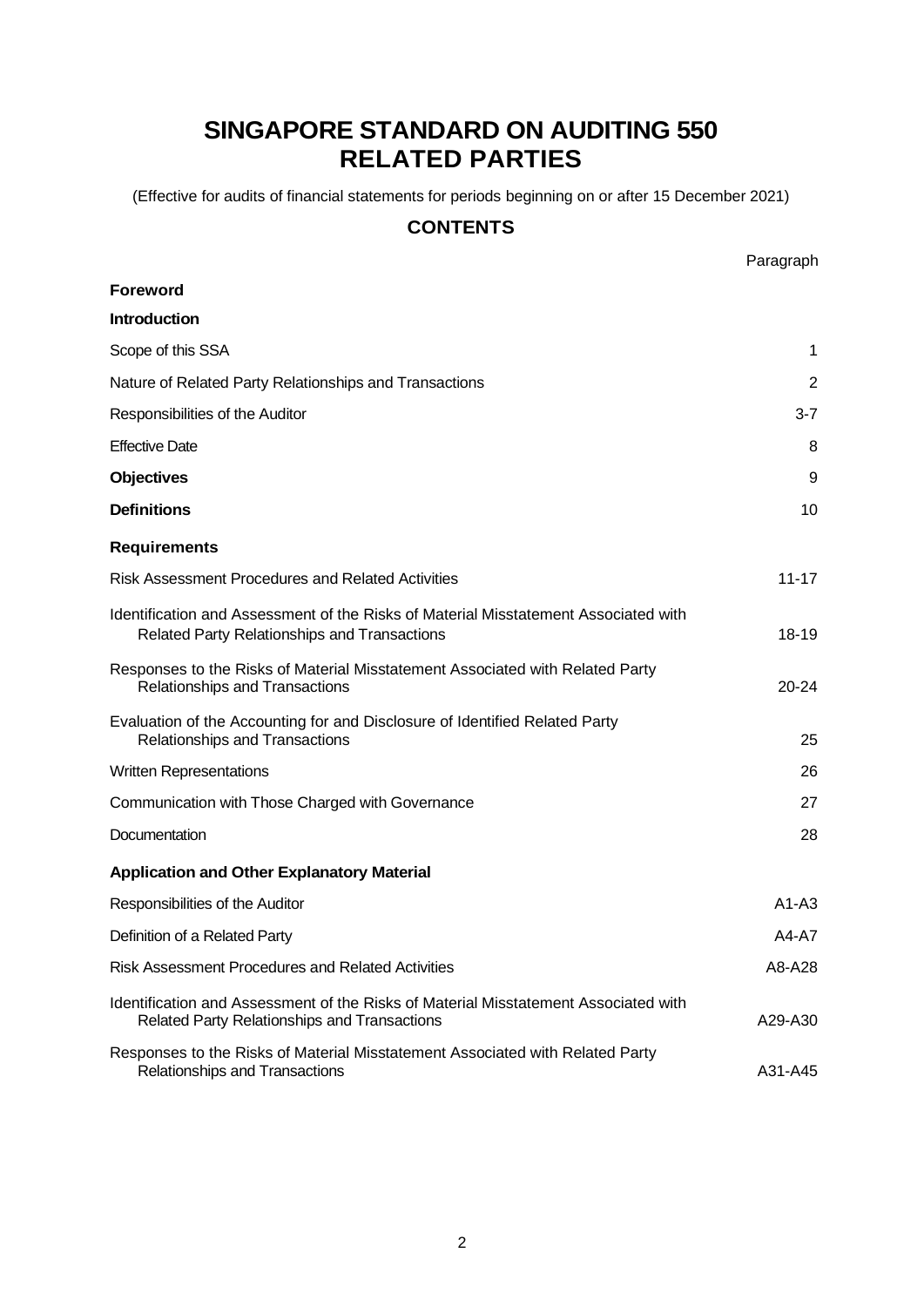| Evaluation of the Accounting for and Disclosure of Identified Related Party<br>Relationships and Transactions | A46-A47 |
|---------------------------------------------------------------------------------------------------------------|---------|
| Written Representations                                                                                       | A48-A49 |
| Communication with Those Charged with Governance                                                              | A50     |
| Cingaporo Standard on Auditing (SSA) EEO "Dolated Darties" should be read in conjunction with SSA 200         |         |

Singapore Standard on Auditing (SSA) 550, "Related Parties" should be read in conjunction with SSA 200, "Overall Objectives of the Independent Auditor and the Conduct of an Audit in Accordance with Singapore Standards on Auditing."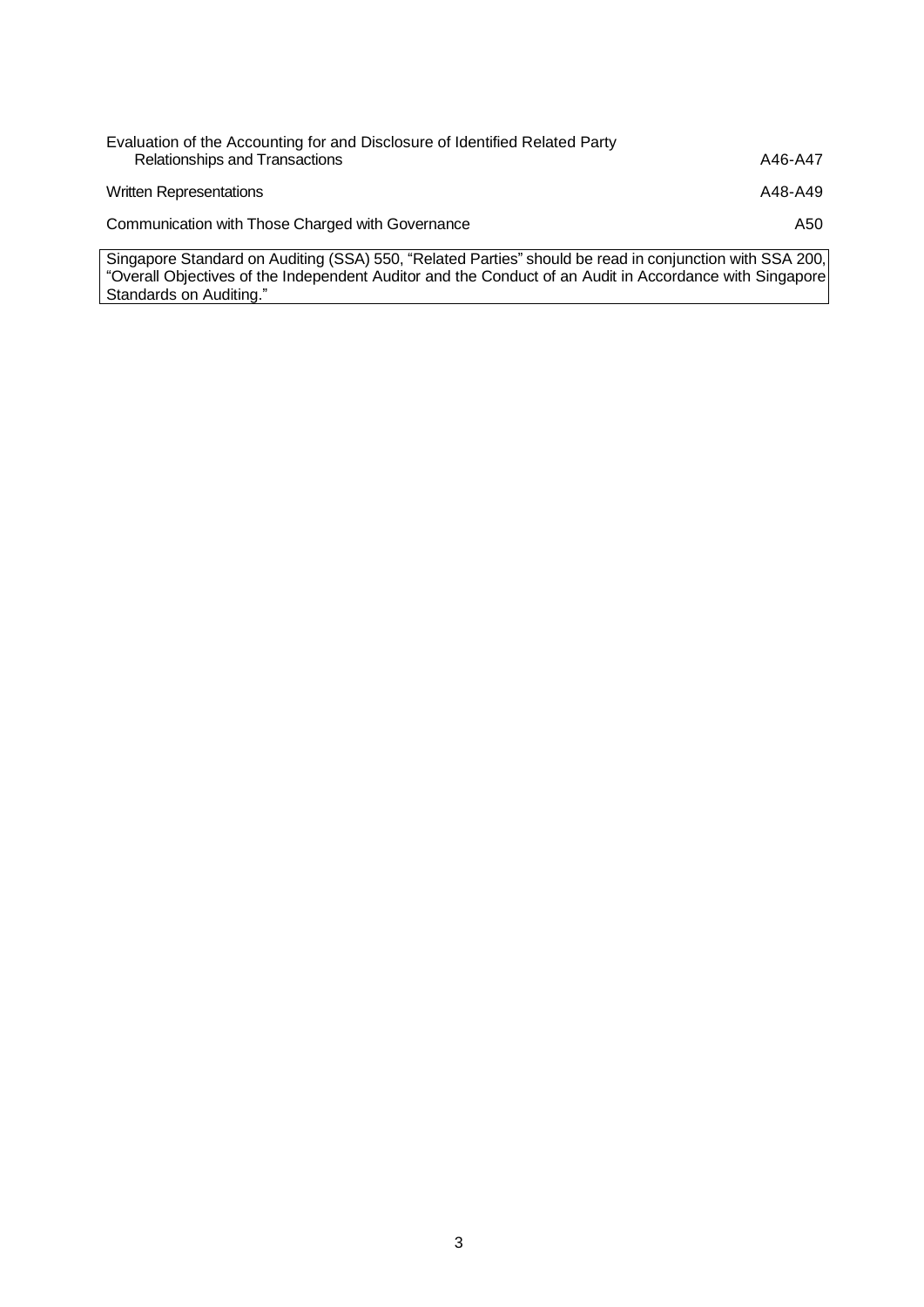# **SINGAPORE STANDARD SSA 550 ON AUDITING**

### **Foreword**

- i. This Standard is based on International Standard on Auditing 550, with such amendments as were considered appropriate for local adoption.
- ii. The major amendments are as follows:

Para 10 (b)(i) A related party as defined in the applicable financial reporting framework; or is replaced by

Para 10 (b)(i) A related party as defined in the applicable financial reporting framework\*; or

[\*The applicable financial reporting framework would be Singapore Financial Reporting Standard (International) 1-24, *Related Party Disclosures* or Financial Reporting Standard in Singapore 24, *Related Party Disclosures*]

### **Introduction**

### **Scope of this SSA**

1. This Singapore Standard on Auditing (SSA) deals with the auditor's responsibilities relating to related party relationships and transactions in an audit of financial statements. Specifically, it expands on how SSA 315 (Revised 2021)<sup>1</sup>, SSA 330<sup>2</sup>, and SSA 240<sup>3</sup> are to be applied in relation to risks of material misstatement associated with related party relationships and transactions.

### *Nature of Related Party Relationships and Transactions*

- 2. Many related party transactions are in the normal course of business. In such circumstances, they may carry no higher risk of material misstatement of the financial statements than similar transactions with unrelated parties. However, the nature of related party relationships and transactions may, in some circumstances, give rise to higher risks of material misstatement of the financial statements than transactions with unrelated parties. For example:
	- Related parties may operate through an extensive and complex range of relationships and structures, with a corresponding increase in the complexity of related party transactions.
	- Information systems may be ineffective at identifying or summarizing transactions and outstanding balances between an entity and its related parties.
	- Related party transactions may not be conducted under normal market terms and conditions; for example, some related party transactions may be conducted with no exchange of consideration.

<sup>1</sup> SSA 315 (Revised 2021), "*Identifying and Assessing the Risks of Material Misstatement"*.

<sup>2</sup> SSA 330, "*The Auditor's Responses to Assessed Risks*".

<sup>3</sup> SSA 240, "*The Auditor's Responsibilities Relating to Fraud in an Audit of Financial Statements*".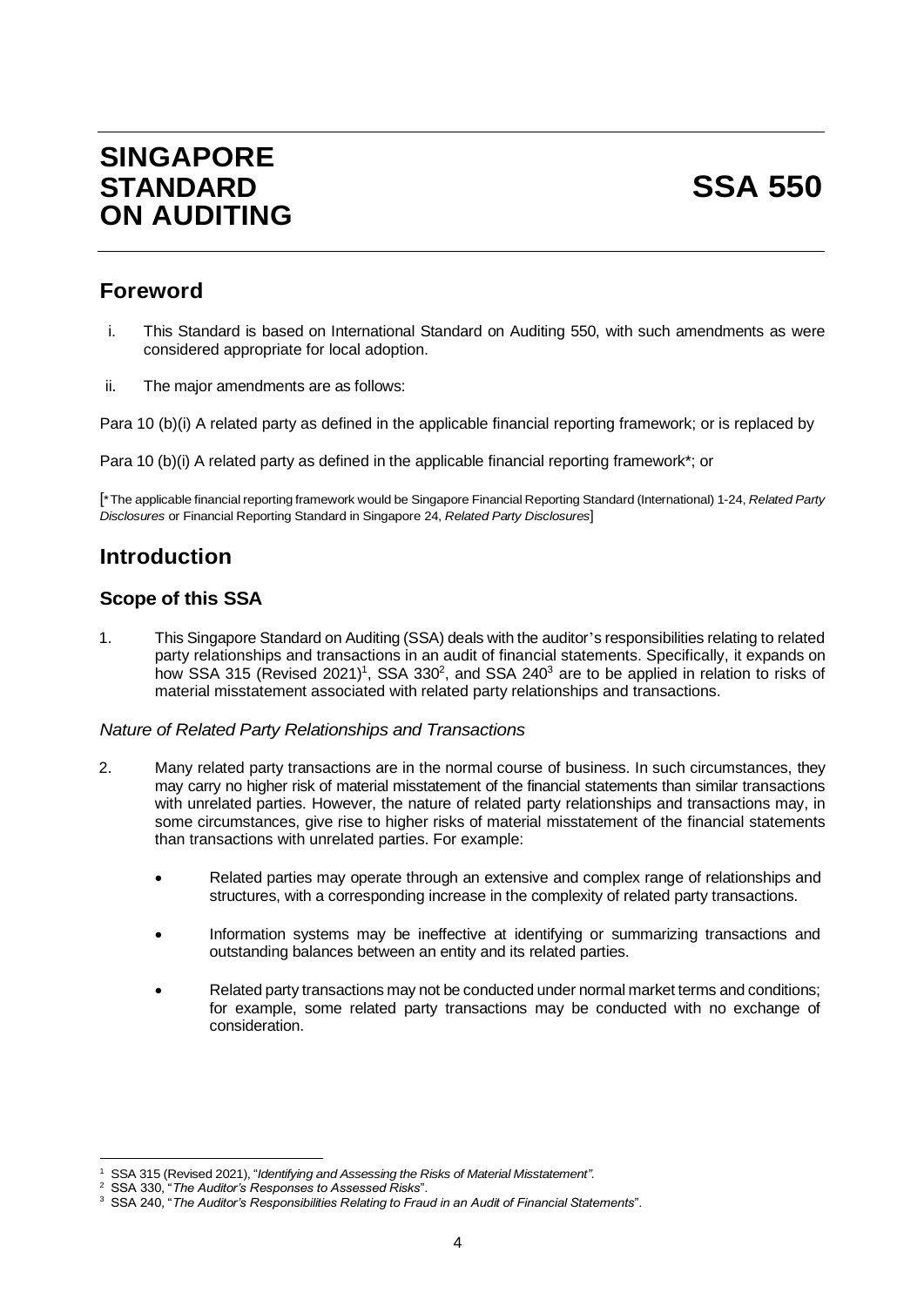### *Responsibilities of the Auditor*

- 3. Because related parties are not independent of each other, many financial reporting frameworks establish specific accounting and disclosure requirements for related party relationships, transactions and balances to enable users of the financial statements to understand their nature and actual or potential effects on the financial statements. Where the applicable financial reporting framework establishes such requirements, the auditor has a responsibility to perform audit procedures to identify, assess and respond to the risks of material misstatement arising from the entity's failure to appropriately account for or disclose related party relationships, transactions or balances in accordance with the requirements of the framework.
- 4. Even if the applicable financial reporting framework establishes minimal or no related party requirements, the auditor nevertheless needs to obtain an understanding of the entity's related party relationships and transactions sufficient to be able to conclude whether the financial statements, insofar as they are affected by those relationships and transactions: (Ref: Para. A1)
	- (a) Achieve fair presentation (for fair presentation frameworks); or (Ref: Para. A2)
	- (b) Are not misleading (for compliance frameworks). (Ref: Para. A3)
- 5. In addition, an understanding of the entity's related party relationships and transactions is relevant to the auditor's evaluation of whether one or more fraud risk factors are present as required by SSA 240<sup>4</sup>, because fraud may be more easily committed through related parties.
- 6. Owing to the inherent limitations of an audit, there is an unavoidable risk that some material misstatements of the financial statements may not be detected, even though the audit is properly planned and performed in accordance with the SSAs<sup>5</sup>. In the context of related parties, the potential effects of inherent limitations on the auditor's ability to detect material misstatements are greater for such reasons as the following:
	- Management may be unaware of the existence of all related party relationships and transactions, particularly if the applicable financial reporting framework does not establish related party requirements.
	- Related party relationships may present a greater opportunity for collusion, concealment or manipulation by management.
- 7. Planning and performing the audit with professional skepticism as required by SSA 200<sup>6</sup> is therefore particularly important in this context, given the potential for undisclosed related party relationships and transactions. The requirements in this SSA are designed to assist the auditor in identifying and assessing the risks of material misstatement associated with related party relationships and transactions, and in designing audit procedures to respond to the assessed risks.

### **Effective Date**

8. This SSA is effective for audits of financial statements for periods beginning on or after 15 December 2021.

SSA 240, paragraph 24.

<sup>5</sup> SSA 200, "*Overall Objectives of the Independent Auditor and the Conduct of an Audit in Accordance with Singapore Standards on Auditing*," paragraph A52.

<sup>6</sup> SSA 200, paragraph 15.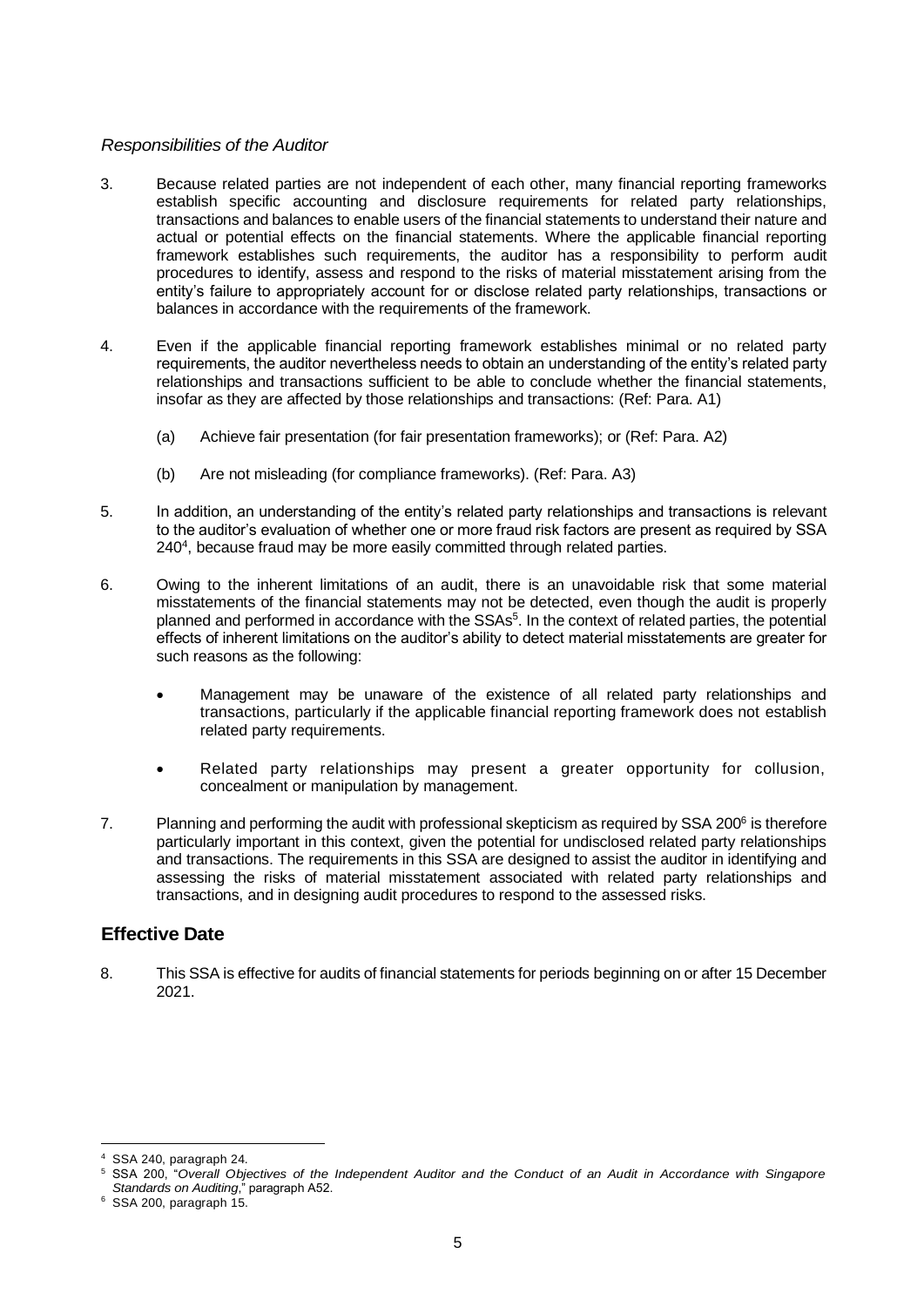### **Objectives**

- 9. The objectives of the auditor are:
	- (a) Irrespective of whether the applicable financial reporting framework establishes related party requirements, to obtain an understanding of related party relationships and transactions sufficient to be able:
		- (i) To recognize fraud risk factors, if any, arising from related party relationships and transactions that are relevant to the identification and assessment of the risks of material misstatement due to fraud; and
		- (ii) To conclude, based on the audit evidence obtained, whether the financial statements, insofar as they are affected by those relationships and transactions:
			- a. Achieve fair presentation (for fair presentation frameworks); or
			- b. Are not misleading (for compliance frameworks); and
	- (b) In addition, where the applicable financial reporting framework establishes related party requirements, to obtain sufficient appropriate audit evidence about whether related party relationships and transactions have been appropriately identified, accounted for and disclosed in the financial statements in accordance with the framework.

### **Definitions**

- 10. For purposes of the SSAs, the following terms have the meanings attributed below:
	- (a) Arm's length transaction A transaction conducted on such terms and conditions as between a willing buyer and a willing seller who are unrelated and are acting independently of each other and pursuing their own best interests.
	- (b) Related party A party that is either: (Ref: Para. A4-A7)
		- (i) A related party as defined in the applicable financial reporting framework<sup>7</sup>; or
		- (ii) Where the applicable financial reporting framework establishes minimal or no related party requirements:
			- a. A person or other entity that has control or significant influence, directly or indirectly through one or more intermediaries, over the reporting entity;
			- b. Another entity over which the reporting entity has control or significant influence, directly or indirectly through one or more intermediaries; or
			- c. Another entity that is under common control with the reporting entity through having:
				- i. Common controlling ownership;
				- ii. Owners who are close family members; or
				- iii. Common key management.

However, entities that are under common control by a state (this is, a national, regional or local government) are not considered related unless they engage in

<sup>7</sup> The applicable financial reporting framework would be Singapore Financial Reporting Standard (International) 1-24, *Related Party Disclosures* or Financial Reporting Standard in Singapore 24, *Related Party Disclosures.*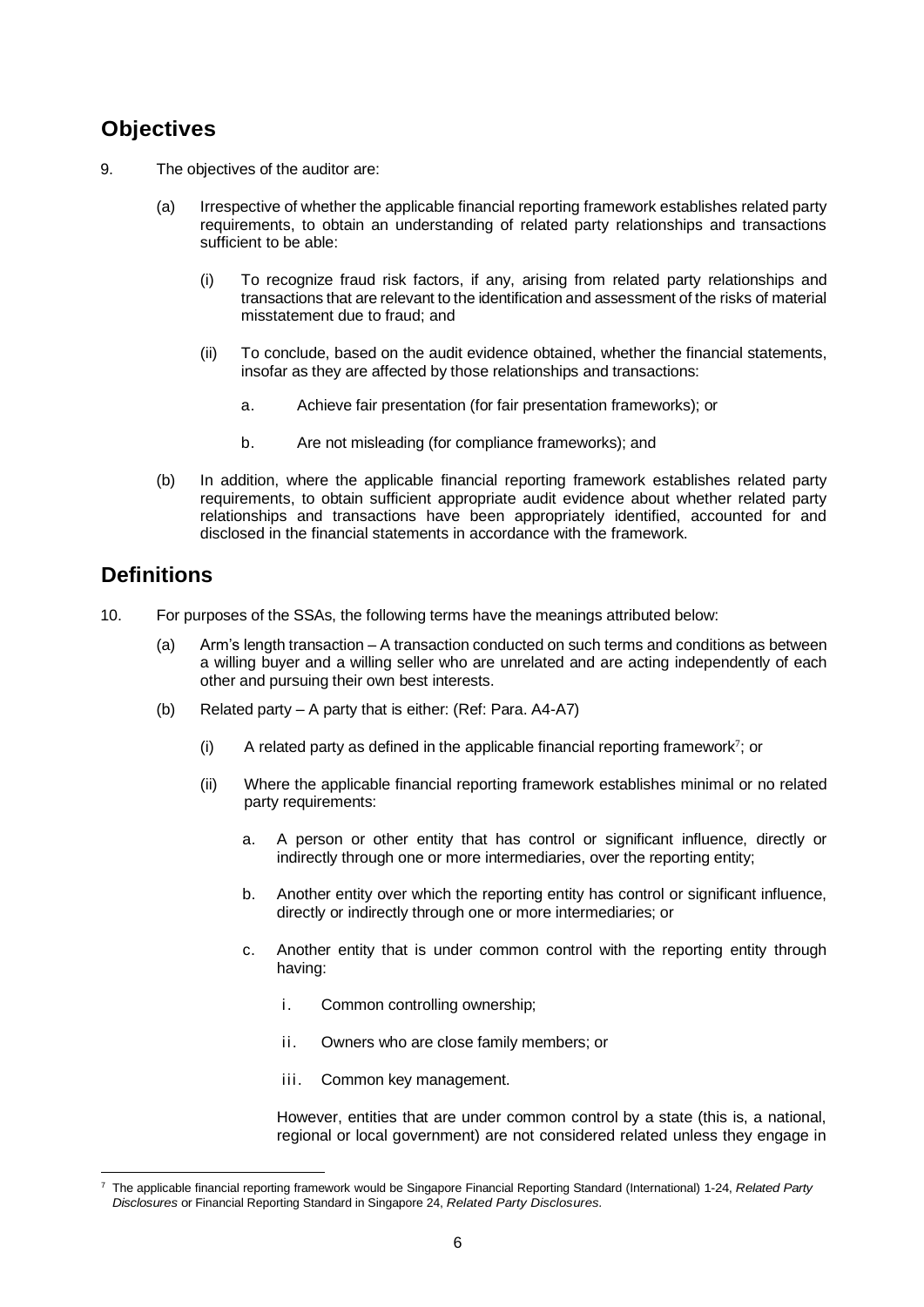significant transactions or share resources to a significant extent with one another.

### **Requirements**

### **Risk Assessment Procedures and Related Activities**

11. As part of the risk assessment procedures and related activities that SSA 315 (Revised 2021) and SSA 240 require the auditor to perform during the audit<sup>8</sup>, the auditor shall perform the audit procedures and related activities set out in paragraphs 12-17 to obtain information relevant to identifying the risks of material misstatement associated with related party relationships and transactions. (Ref: Para. A8)

### *Understanding the Entity's Related Party Relationships and Transactions*

- 12. The engagement team discussion that SSA 315 (Revised 2021) and SSA 240 require<sup>9</sup> shall include specific consideration of the susceptibility of the financial statements to material misstatement due to fraud or error that could result from the entity's related party relationships and transactions. (Ref: Para. A9-A10)
- 13. The auditor shall inquire of management regarding:
	- (a) The identity of the entity's related parties, including changes from the prior period; (Ref: Para. A11-A14)
	- (b) The nature of the relationships between the entity and these related parties; and
	- (c) Whether the entity entered into any transactions with these related parties during the period and, if so, the type and purpose of the transactions.
- 14. The auditor shall inquire of management and others within the entity, and perform other risk assessment procedures considered appropriate, to obtain an understanding of the controls, if any, that management has established to: (Ref: Para. A15-A20)
	- (a) Identify, account for, and disclose related party relationships and transactions in accordance with the applicable financial reporting framework;
	- (b) Authorize and approve significant transactions and arrangements with related parties; and (Ref: Para. A21)
	- (c) Authorize and approve significant transactions and arrangements outside the normal course of business.

### *Maintaining Alertness for Related Party Information When Reviewing Records or Documents*

15. During the audit, the auditor shall remain alert, when inspecting records or documents, for arrangements or other information that may indicate the existence of related party relationships or transactions that management has not previously identified or disclosed to the auditor. (Ref: Para. A22-A23)

In particular, the auditor shall inspect the following for indications of the existence of related party relationships or transactions that management has not previously identified or disclosed to the auditor:

(a) Bank and legal confirmations obtained as part of the auditor's procedures;

<sup>&</sup>lt;sup>8</sup> SSA 315 (Revised 2021), paragraph 13; SSA 240, paragraph 16.

<sup>&</sup>lt;sup>9</sup> SSA 315 (Revised 2021), paragraph 17; SSA 240 paragraph 15.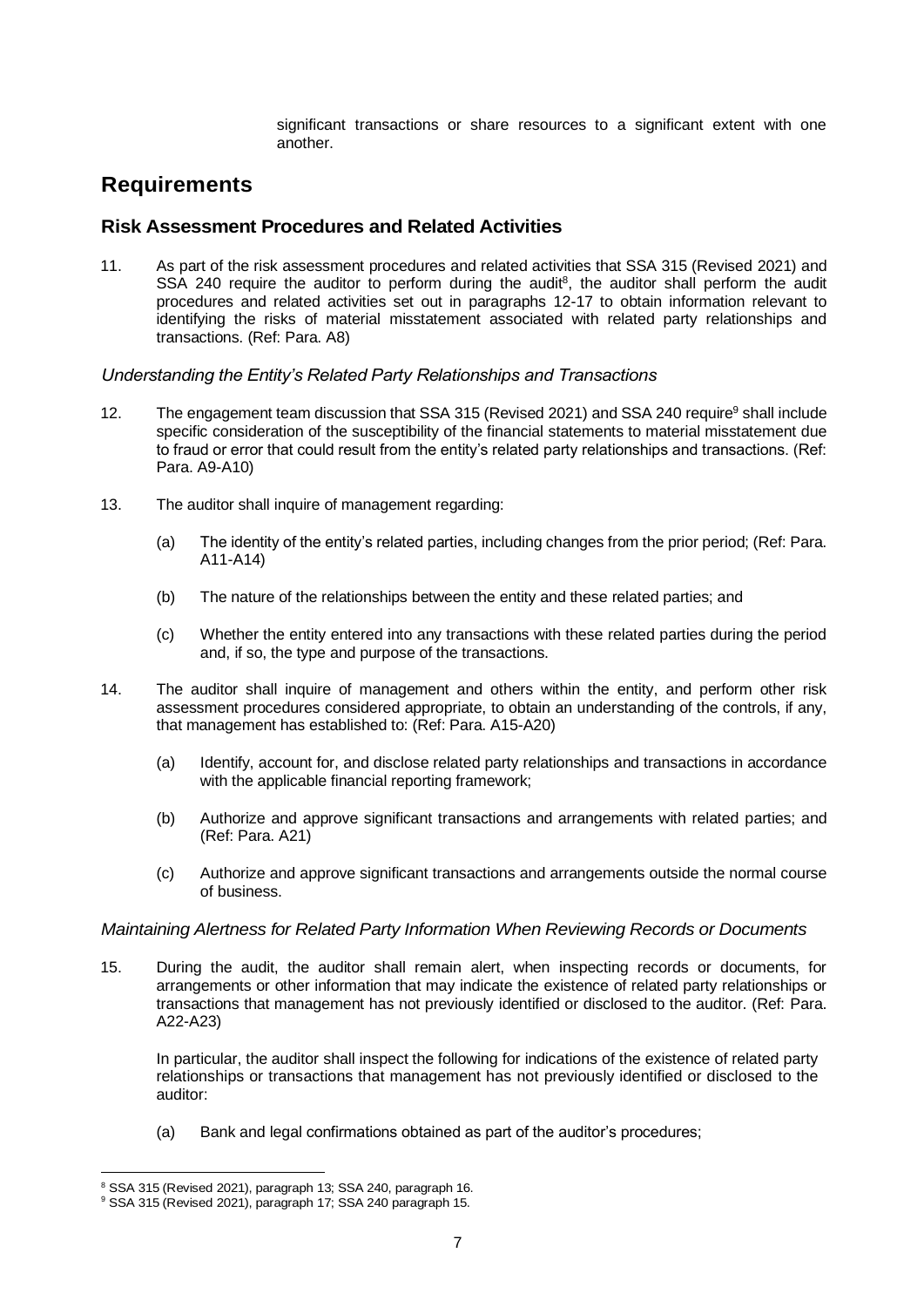- (b) Minutes of meetings of shareholders and of those charged with governance; and
- (c) Such other records or documents as the auditor considers necessary in the circumstances of the entity.
- 16. If the auditor identifies significant transactions outside the entity's normal course of business when performing the audit procedures required by paragraph 15 or through other audit procedures, the auditor shall inquire of management about: (Ref: Para. A24-A25)
	- (a) The nature of these transactions; and (Ref: Para. A26)
	- (b) Whether related parties could be involved. (Ref: Para. A27)

### *Sharing Related Party Information with the Engagement Team*

17. The auditor shall share relevant information obtained about the entity's related parties with the other members of the engagement team. (Ref: Para. A28)

### **Identification and Assessment of the Risks of Material Misstatement Associated with Related Party Relationships and Transactions**

- 18. In meeting the SSA 315 (Revised 2021) requirement to identify and assess the risks of material misstatement<sup>10</sup>, the auditor shall identify and assess the risks of material misstatement associated with related party relationships and transactions and determine whether any of those risks are significant risks. In making this determination, the auditor shall treat identified significant related party transactions outside the entity's normal course of business as giving rise to significant risks.
- 19. If the auditor identifies fraud risk factors (including circumstances relating to the existence of a related party with dominant influence) when performing the risk assessment procedures and related activities in connection with related parties, the auditor shall consider such information when identifying and assessing the risks of material misstatement due to fraud in accordance with SSA 240. (Ref: Para. A6 and A29-A30)

### **Responses to the Risks of Material Misstatement Associated with Related Party Relationships and Transactions**

20. As part of the SSA 330 requirement that the auditor respond to assessed risks<sup>11</sup>, the auditor designs and performs further audit procedures to obtain sufficient appropriate audit evidence about the assessed risks of material misstatement associated with related party relationships and transactions. These audit procedures shall include those required by paragraphs 21-24. (Ref: Para. A31-A34)

### *Identification of Previously Unidentified or Undisclosed Related Parties or Significant Related Party Transactions*

- 21. If the auditor identifies arrangements or information that suggests the existence of related party relationships or transactions that management has not previously identified or disclosed to the auditor, the auditor shall determine whether the underlying circumstances confirm the existence of those relationships or transactions.
- 22. If the auditor identifies related parties or significant related party transactions that management has not previously identified or disclosed to the auditor, the auditor shall:
	- (a) Promptly communicate the relevant information to the other members of the engagement team; (Ref: Para. A35)

<sup>10</sup> SSA 315 (Revised 2021), paragraph 28.

 $11$  SSA 330, paragraphs 5-6.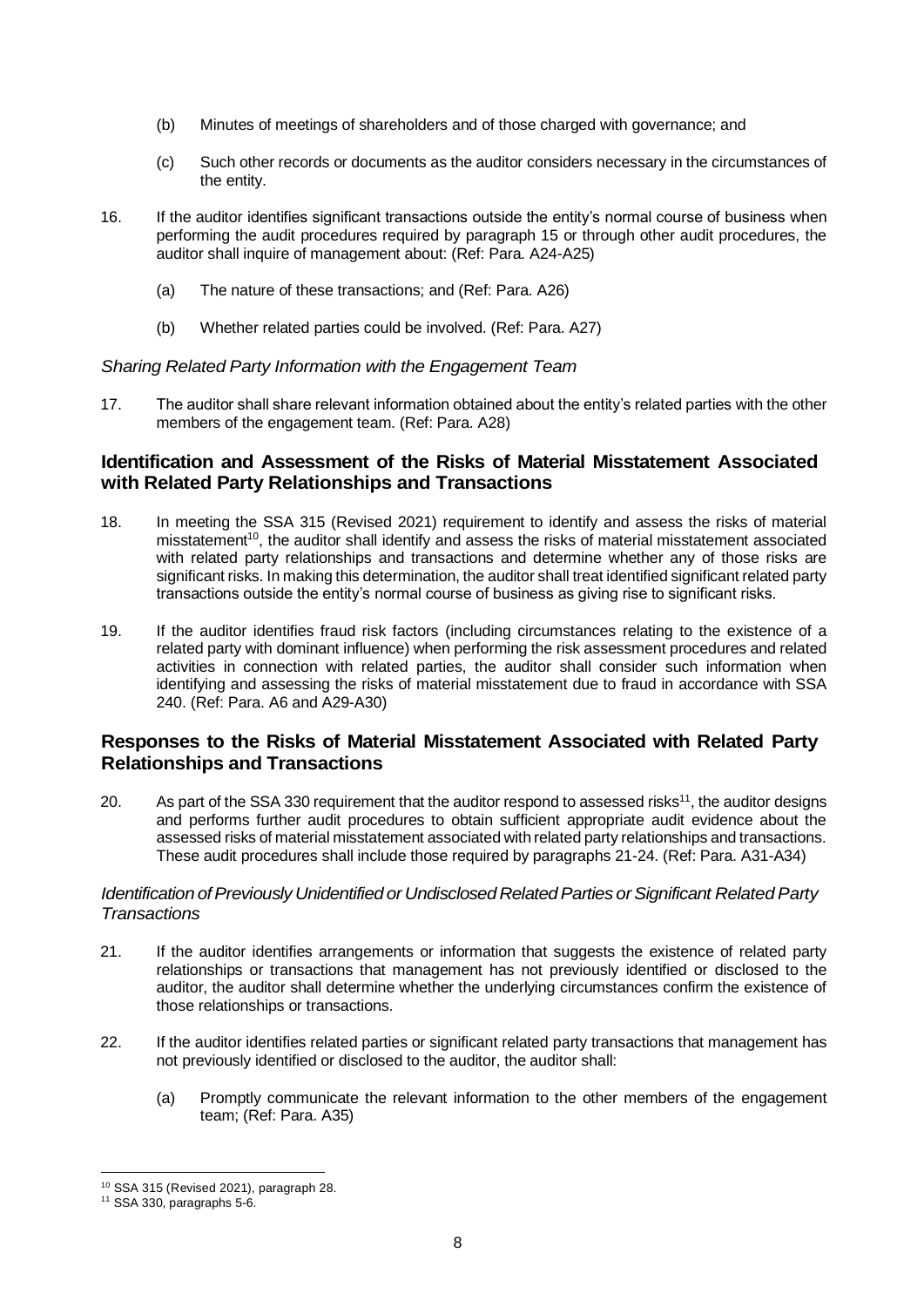- (b) Where the applicable financial reporting framework establishes related party requirements:
	- (i) Request management to identify all transactions with the newly identified related parties for the auditor's further evaluation; and
	- (ii) Inquire as to why the entity's controls over related party relationships and transactions failed to enable the identification or disclosure of the related party relationships or transactions;
- (c) Perform appropriate substantive audit procedures relating to such newly identified related parties or significant related party transactions; (Ref: Para. A36)
- (d) Reconsider the risk that other related parties or significant related party transactions may exist that management has not previously identified or disclosed to the auditor, and perform additional audit procedures as necessary; and
- (e) If the non-disclosure by management appears intentional (and therefore indicative of a risk of material misstatement due to fraud), evaluate the implications for the audit. (Ref: Para. A37)

### *Identified Significant Related Party Transactions outside the Entity's Normal Course of Business*

- 23. For identified significant related party transactions outside the entity's normal course of business, the auditor shall:
	- (a) Inspect the underlying contracts or agreements, if any, and evaluate whether:
		- (i) The business rationale (or lack thereof) of the transactions suggests that they may have been entered into to engage in fraudulent financial reporting or to conceal misappropriation of assets $12$ ; (Ref: Para. A38-A39)
		- (ii) The terms of the transactions are consistent with management's explanations; and
		- (iii) The transactions have been appropriately accounted for and disclosed in accordance with the applicable financial reporting framework; and
	- (b) Obtain audit evidence that the transactions have been appropriately authorized and approved. (Ref: Para. A40-A41)

*Assertions That Related Party Transactions Were Conducted on Terms Equivalent to Those Prevailing in an Arm's Length Transaction*

24. If management has made an assertion in the financial statements to the effect that a related party transaction was conducted on terms equivalent to those prevailing in an arm's length transaction, the auditor shall obtain sufficient appropriate audit evidence about the assertion. (Ref: Para. A42- A45)

### **Evaluation of the Accounting for and Disclosure of Identified Related Party Relationships and Transactions**

- 25. In forming an opinion on the financial statements in accordance with SSA 700<sup>13</sup>, the auditor shall evaluate: (Ref: Para. A46)
	- (a) Whether the identified related party relationships and transactions have been appropriately accounted for and disclosed in accordance with the applicable financial reporting framework;

<sup>12</sup> SSA 240, paragraph 32(c).

<sup>13</sup> SSA 700, "*Forming an Opinion and Reporting on Financial Statements*," paragraphs 10-15.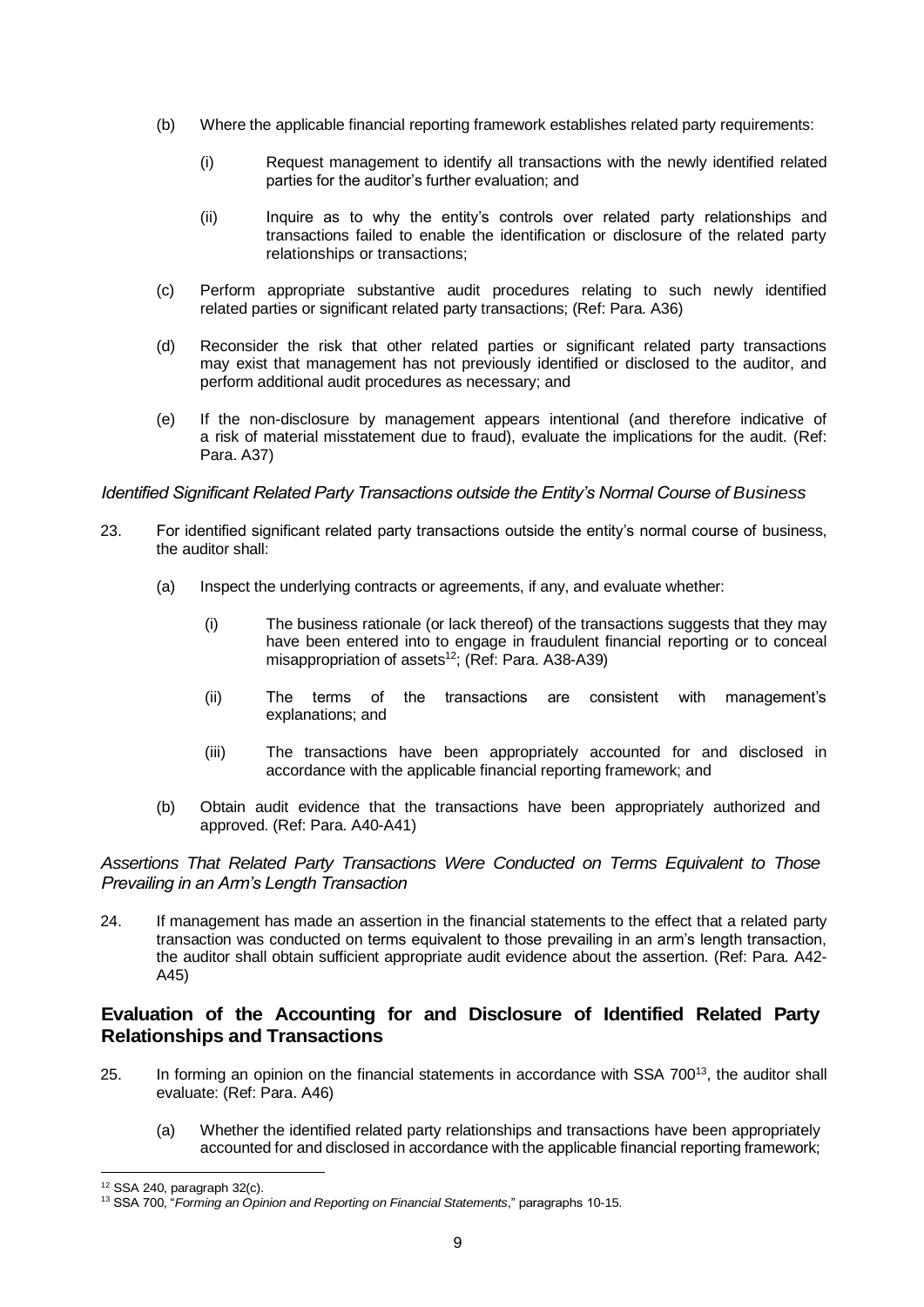and (Ref: Para. A47)

- (b) Whether the effects of the related party relationships and transactions:
	- (i) Prevent the financial statements from achieving fair presentation (for fair presentation frameworks); or
	- (ii) Cause the financial statements to be misleading (for compliance frameworks).

### **Written Representations**

- 26. Where the applicable financial reporting framework establishes related party requirements, the auditor shall obtain written representations from management and, where appropriate, those charged with governance that: (Ref: Para. A48-A49)
	- (a) They have disclosed to the auditor the identity of the entity's related parties and all the related party relationships and transactions of which they are aware; and
	- (b) They have appropriately accounted for and disclosed such relationships and transactions in accordance with the requirements of the framework.

### **Communication with Those Charged with Governance**

27. Unless all of those charged with governance are involved in managing the entity<sup>14</sup>, the auditor shall communicate with those charged with governance significant matters arising during the audit in connection with the entity's related parties. (Ref: Para. A50)

### **Documentation**

28. The auditor shall include in the audit documentation the names of the identified related parties and the nature of the related party relationships<sup>15</sup>.

\*\*\*

<sup>&</sup>lt;sup>14</sup> ISA 260, "Communication with Those Charged with Governance," paragraph 13.

<sup>15</sup> ISA 230, "Audit Documentation," paragraphs 8-11, and paragraph A6.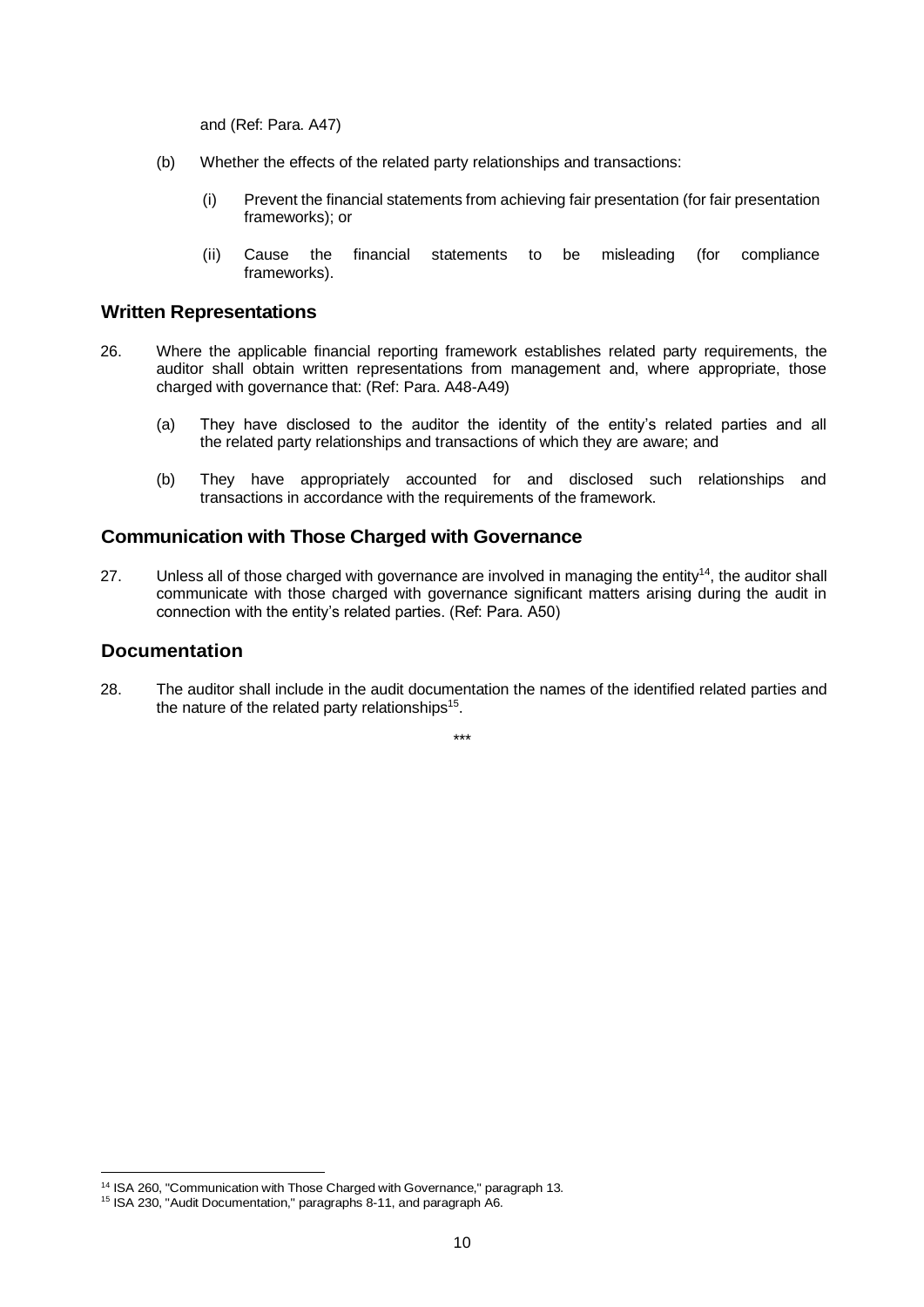## **Application and Other Explanatory Material**

### **Responsibilities of the Auditor**

*Financial Reporting Frameworks That Establish Minimal Related Party Requirements*  (Ref: Para. 4)

A1. An applicable financial reporting framework that establishes minimal related party requirements is one that defines the meaning of a related party but that definition has a substantially narrower scope than the definition set out in paragraph 10(b)(ii) of this SSA, so that a requirement in the framework to disclose related party relationships and transactions would apply to substantially fewer related party relationships and transactions.

### *Fair Presentation Frameworks (Ref: Para. 4(a))*

A2. In the context of a fair presentation framework<sup>16</sup>, related party relationships and transactions mav cause the financial statements to fail to achieve fair presentation if, for example, the economic reality of such relationships and transactions is not appropriately reflected in the financial statements. For instance, fair presentation may not be achieved if the sale of a property by the entity to a controlling shareholder at a price above or below fair market value has been accounted for as a transaction involving a profit or loss for the entity when it may constitute a contribution or return of capital or the payment of a dividend.

### *Compliance Frameworks (Ref: Para. 4(b))*

A3. In the context of a compliance framework, whether related party relationships and transactions cause the financial statements to be misleading as discussed in SSA 700 depends upon the particular circumstances of the engagement. For example, even if nondisclosure of related party transactions in the financial statements is in compliance with the framework and applicable law or regulation, the financial statements could be misleading if the entity derives a very substantial portion of its revenue from transactions with related parties, and that fact is not disclosed. However, it will be extremely rare for the auditor to consider financial statements that are prepared and presented in accordance with a compliance framework to be misleading if in accordance with SSA 210<sup>17</sup> the auditor determined that the framework is acceptable<sup>18</sup>.

### **Definition of a Related Party** (Ref: Para. 10(b))

- A4. Many financial reporting frameworks discuss the concepts of control and significant influence. Although they may discuss these concepts using different terms, they generally explain that:
	- (a) Control is the power to govern the financial and operating policies of an entity so as to obtain benefits from its activities; and
	- (b) Significant influence (which may be gained by share ownership, statute or agreement) is the power to participate in the financial and operating policy decisions of an entity, but is not control over those policies.
- A5. The existence of the following relationships may indicate the presence of control or significant influence:
	- (a) Direct or indirect equity holdings or other financial interests in the entity.
	- (b) The entity's holdings of direct or indirect equity or other financial interests in other entities.

<sup>&</sup>lt;sup>16</sup> SSA 200, paragraph 13(a), defines the meaning of fair presentation and compliance frameworks.<br><sup>17</sup> SSA 210, "*Agrosing the Terms of Augli Engaggments*," paragraph  $f(s)$ 

<sup>17</sup> SSA 210, "*Agreeing the Terms of Audit Engagements*," paragraph 6(a).

SSA 700, paragraph A12.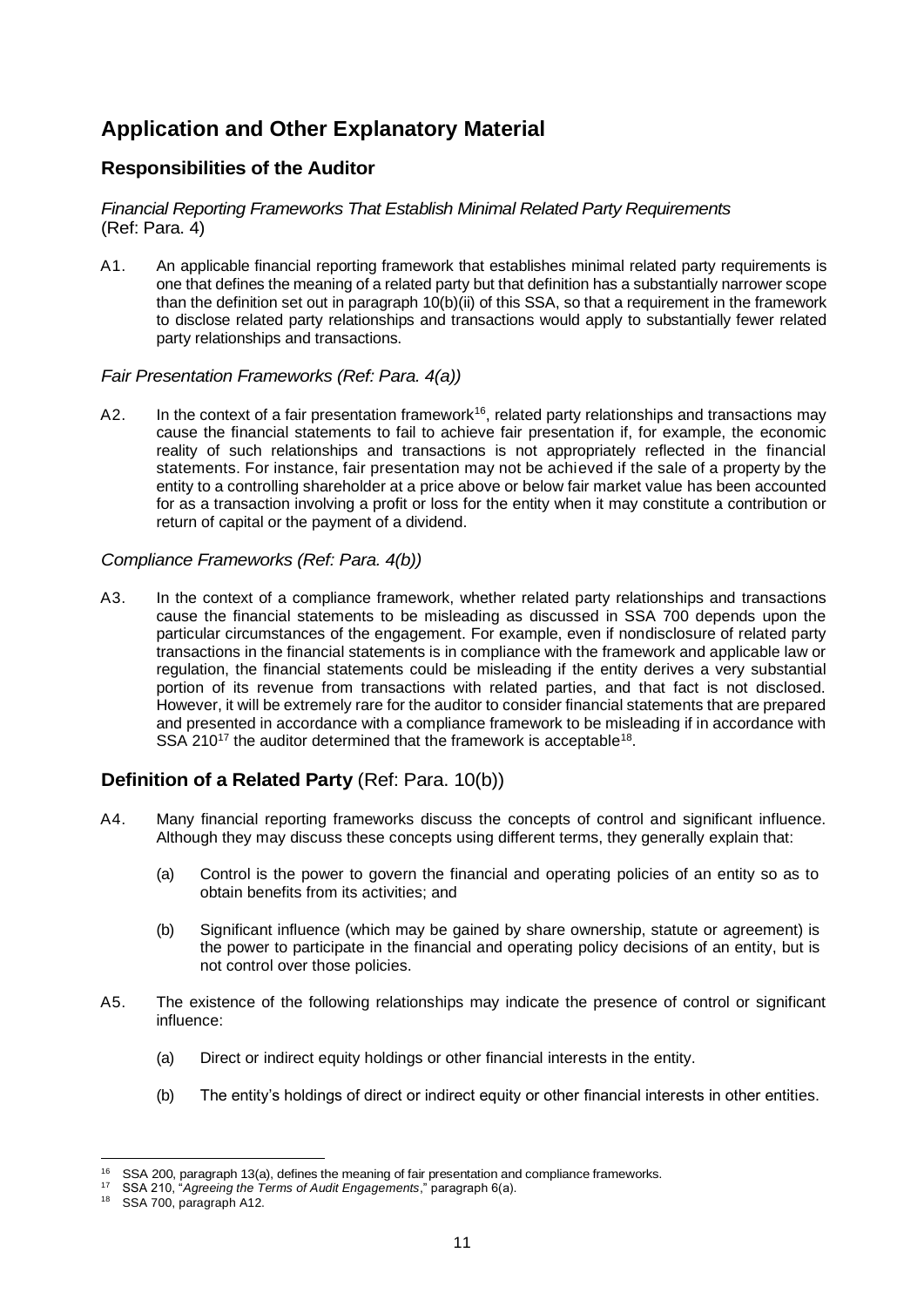- (c) Being part of those charged with governance or key management (that is, those members of management who have the authority and responsibility for planning, directing and controlling the activities of the entity).
- (d) Being a close family member of any person referred to in subparagraph (c).
- (e) Having a significant business relationship with any person referred to in subparagraph (c).

#### *Related Parties with Dominant Influence*

A6. Related parties, by virtue of their ability to exert control or significant influence, may be in a position to exert dominant influence over the entity or its management. Consideration of such behavior is relevant when identifying and assessing the risks of material misstatement due to fraud, as further explained in paragraphs A29-A30.

### *Special-Purpose Entities as Related Parties*

A7. In some circumstances, a special-purpose entity<sup>19</sup> may be a related party of the entity because the entity may in substance control it, even if the entity owns little or none of the special-purpose entity's equity.

### **Risk Assessment Procedures and Related Activities**

### *Risks of Material Misstatement Associated with Related Party Relationships and Transactions (Ref: Para. 11)*

#### Considerations Specific to Public Sector Entities

A8. The public sector auditor's responsibilities regarding related party relationships and transactions may be affected by the audit mandate, or by obligations on public sector entities arising from law, regulation or other authority. Consequently, the public sector auditor's responsibilities may not be limited to addressing the risks of material misstatement associated with related party relationships and transactions, but may also include a broader responsibility to address the risks of non-compliance with law, regulation and other authority governing public sector bodies that lay down specific requirements in the conduct of business with related parties. Further, the public sector auditor may need to have regard to public sector financial reporting requirements for related party relationships and transactions that may differ from those in the private sector.

### *Understanding the Entity's Related Party Relationships and Transactions*

Discussion among the Engagement Team (Ref: Para. 12)

- A9. Matters that may be addressed in the discussion among the engagement team include:
	- The nature and extent of the entity's relationships and transactions with related parties (using, for example, the auditor's record of identified related parties updated after each audit).
	- An emphasis on the importance of maintaining professional skepticism throughout the audit regarding the potential for material misstatement associated with related party relationships and transactions.

 $19$  SSA 315 (Revised 2021), Appendix 1 paragraphs 6-7, provides guidance regarding the nature of a special-purpose entity.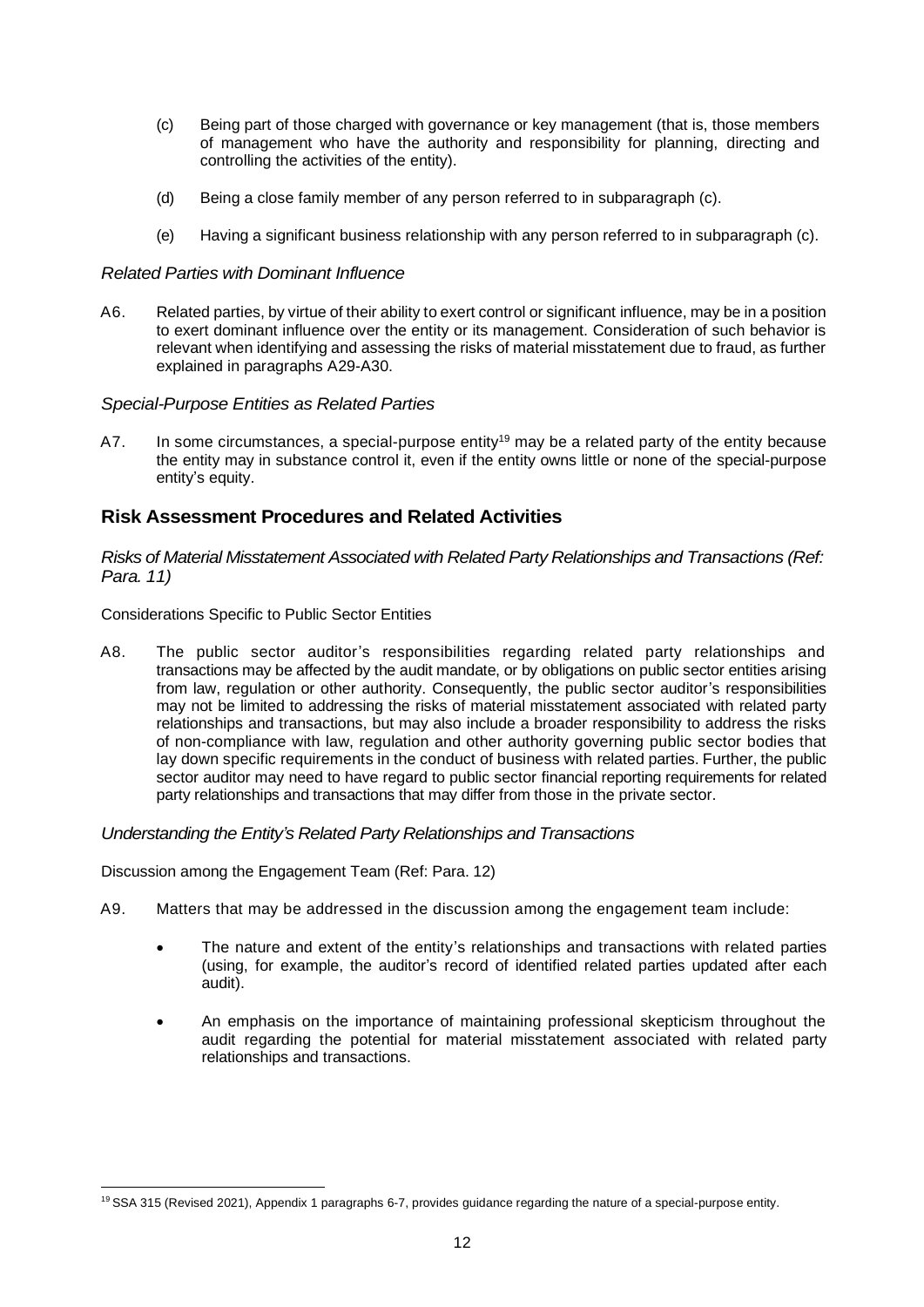- The circumstances or conditions of the entity that may indicate the existence of related party relationships or transactions that management has not identified or disclosed to the auditor (for example, a complex organizational structure, use of special-purpose entities for off-balance sheet transactions, or an inadequate information system).
- The records or documents that may indicate the existence of related party relationships or transactions.
- The importance that management and those charged with governance attach to the identification, appropriate accounting for, and disclosure of related party relationships and transactions (if the applicable financial reporting framework establishes related party requirements), and the related risk of management override of controls.
- A10. In addition, the discussion in the context of fraud may include specific consideration of how related parties may be involved in fraud. For example:
	- How special-purpose entities controlled by management might be used to facilitate earnings management.
	- How transactions between the entity and a known business partner of a key member of management could be arranged to facilitate misappropriation of the entity's assets.

The Identity of the Entity's Related Parties (Ref: Para. 13(a))

- A11. Where the applicable financial reporting framework establishes related party requirements, information regarding the identity of the entity's related parties is likely to be readily available to management because the entity's information systems will need to record, process and summarize related party relationships and transactions to enable the entity to meet the accounting and disclosure requirements of the framework. Management is therefore likely to have a comprehensive list of related parties and changes from the prior period. For recurring engagements, making the inquiries provides a basis for comparing the information supplied by management with the auditor's record of related parties noted in previous audits.
- A12. However, where the framework does not establish related party requirements, the entity may not have such information systems in place. Under such circumstances, it is possible that management may not be aware of the existence of all related parties. Nevertheless, the requirement to make the inquiries specified by paragraph 13 still applies because management may be aware of parties that meet the related party definition set out in this SSA. In such a case, however, the auditor's inquiries regarding the identity of the entity's related parties are likely to form part of the auditor's risk assessment procedures and related activities performed in accordance with SSA 315 (Revised 2021) to obtain information regarding the entity's organizational structure, ownership, governance and business model.

In the particular case of common control relationships, as management is more likely to be aware of such relationships if they have economic significance to the entity, the auditor's inquiries are likely to be more effective if they are focused on whether parties with which the entity engages in significant transactions, or shares resources to a significant degree, are related parties.

A13. In the context of a group audit, SSA 600 requires the group engagement team to provide each component auditor with a list of related parties prepared by group management and any other related parties of which the group engagement team is aware<sup>20</sup>. Where the entity is a component within a group, this information provides a useful basis for the auditor's inquiries of management regarding the identity of the entity's related parties.

<sup>20</sup> SSA 600, "*Special Considerations—Audits of Group Financial Statements (Including the Work of Component Auditors)*," paragraph 40(e).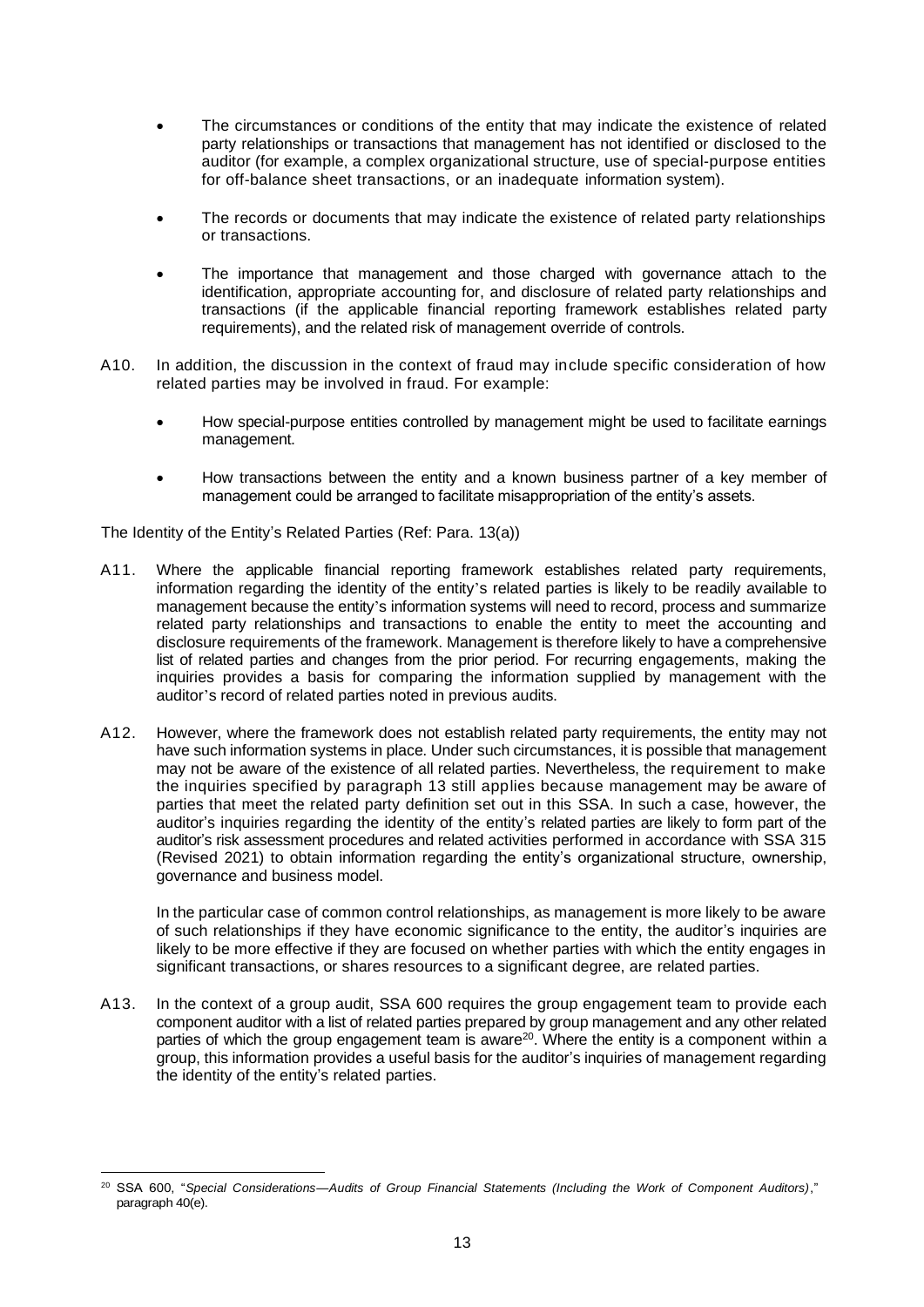A14. The auditor may also obtain some information regarding the identity of the entity's related parties through inquiries of management during the engagement acceptance or continuance process.

The Entity's Controls over Related Party Relationships and Transactions (Ref: Para. 14)

- A15. Others within the entity are those considered likely to have knowledge of the entity's related party relationships and transactions, and the entity's controls over such relationships and transactions. These may include, to the extent that they do not form part of management:
	- Those charged with governance;
	- Personnel in a position to initiate, process, or record transactions that are both significant and outside the entity's normal course of business, and those who supervise or monitor such personnel;
	- The internal audit function;
	- In-house legal counsel; and
	- The chief ethics officer or equivalent person.
- A16. The audit is conducted on the premise that management and, where appropriate, those charged with governance have acknowledged and understand that they have responsibility for the preparation of the financial statements in accordance with the applicable financial reporting framework, including where relevant their fair presentation, and for such internal control as management and, where appropriate, those charged with governance determine is necessary to enable the preparation of financial statements that are free from material misstatement, whether due to fraud or error<sup>21</sup>. Accordingly, where the framework establishes related party requirements, the preparation of the financial statements requires management, with oversight from those charged with governance, to design, implement and maintain adequate controls over related party relationships and transactions so that these are identified and appropriately accounted for and disclosed in accordance with the framework. In their oversight role, those charged with governance monitor how management is discharging its responsibility for such controls. Regardless of any related party requirements the framework may establish, those charged with governance may, in their oversight role, obtain information from management to enable them to understand the nature and business rationale of the entity's related party relationships and transactions.
- A17. In meeting the SSA 315 (Revised 2021) requirement to obtain an understanding of the control environment<sup>22</sup>, the auditor may consider features of the control environment relevant to mitigating the risks of material misstatement associated with related party relationships and transactions, such as:
	- Internal ethical codes, appropriately communicated to the entity's personnel and enforced, governing the circumstances in which the entity may enter into specific types of related party transactions.
	- Policies and procedures for open and timely disclosure of the interests that management and those charged with governance have in related party transactions.
	- The assignment of responsibilities within the entity for identifying, recording, summarizing, and disclosing related party transactions.

<sup>21</sup> SSA 200, paragraph A2.

 $22$  SSA 315 (Revised 2021), paragraph 21.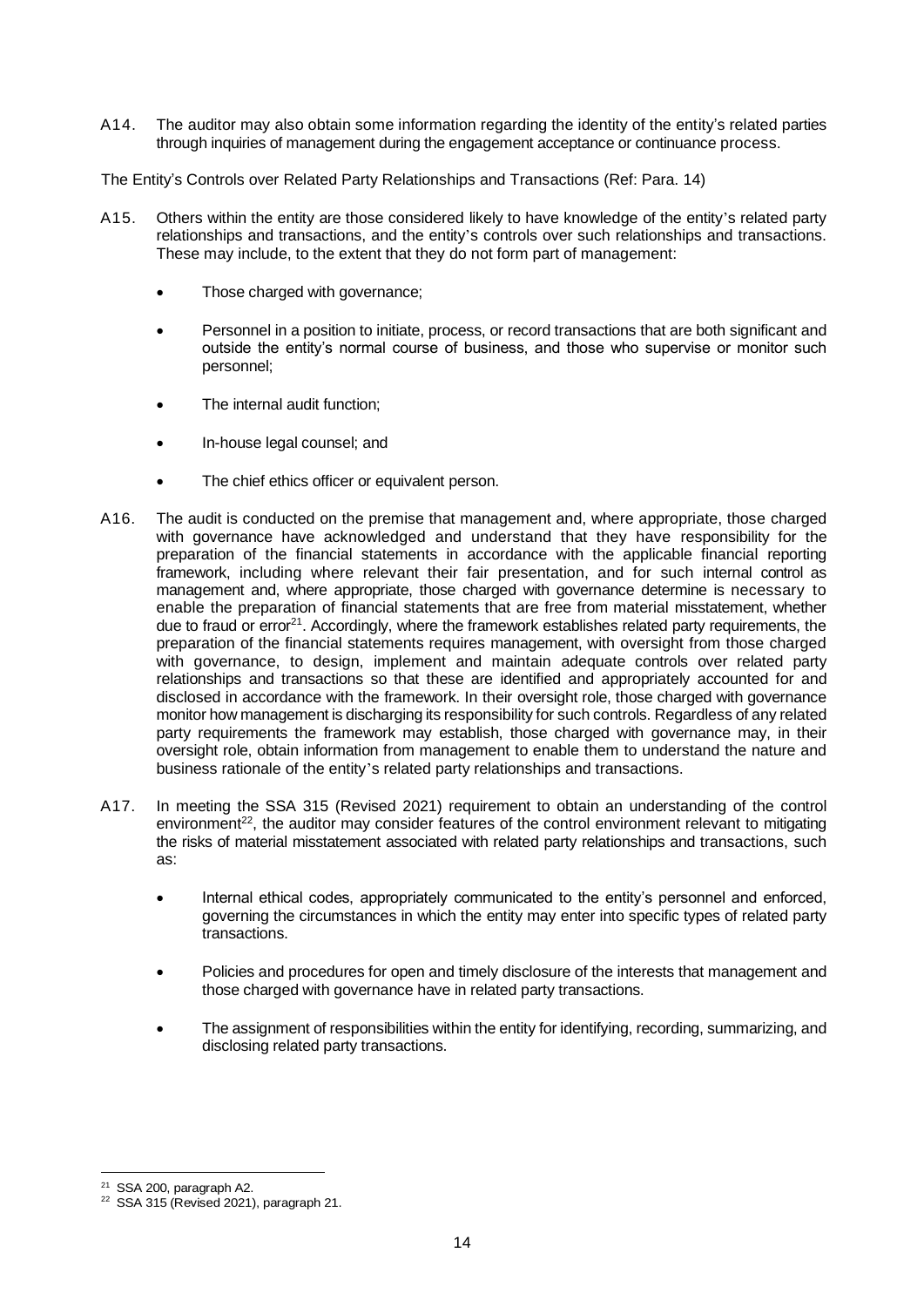- Timely disclosure and discussion between management and those charged with governance of significant related party transactions outside the entity's normal course of business, including whether those charged with governance have appropriately challenged the business rationale of such transactions (for example, by seeking advice from external professional advisors).
- Clear guidelines for the approval of related party transactions involving actual or perceived conflicts of interest, such as approval by a subcommittee of those charged with governance comprising individuals independent of management.
- Periodic reviews by the internal audit function, where applicable.
- Proactive action taken by management to resolve related party disclosure issues, such as by seeking advice from the auditor or external legal counsel.
- The existence of whistle-blowing policies and procedures, where applicable.
- A18. Controls over related party relationships and transactions within some entities may be deficient or non-existent for a number of reasons, such as:
	- The low importance attached by management to identifying and disclosing related party relationships and transactions.
	- The lack of appropriate oversight by those charged with governance.
	- An intentional disregard for such controls because related party disclosures may reveal information that management considers sensitive, for example, the existence of transactions involving family members of management.
	- An insufficient understanding by management of the related party requirements of the applicable financial reporting framework.
	- The absence of disclosure requirements under the applicable financial reporting framework.

Where such controls are ineffective or non-existent, the auditor may be unable to obtain sufficient appropriate audit evidence about related party relationships and transactions. If this were the case, the auditor would, in accordance with SSA 705<sup>23</sup>, consider the implications for the audit, including the opinion in the auditor's report.

A19. Fraudulent financial reporting often involves management override of controls that otherwise may appear to be operating effectively<sup>24</sup>. The risk of management override of controls is higher if management has relationships that involve control or significant influence with parties with which the entity does business because these relationships may present management with greater incentives and opportunities to perpetrate fraud. For example, management's financial interests in certain related parties may provide incentives for management to override controls by (a) directing the entity, against its interests, to conclude transactions for the benefit of these parties, or (b) colluding with such parties or controlling their actions. Examples of possible fraud include:

<sup>23</sup> SSA 705, "*Modifications to the Opinion in the Independent Auditor's Report*".

<sup>&</sup>lt;sup>24</sup> SSA 240, paragraphs 31 and A4.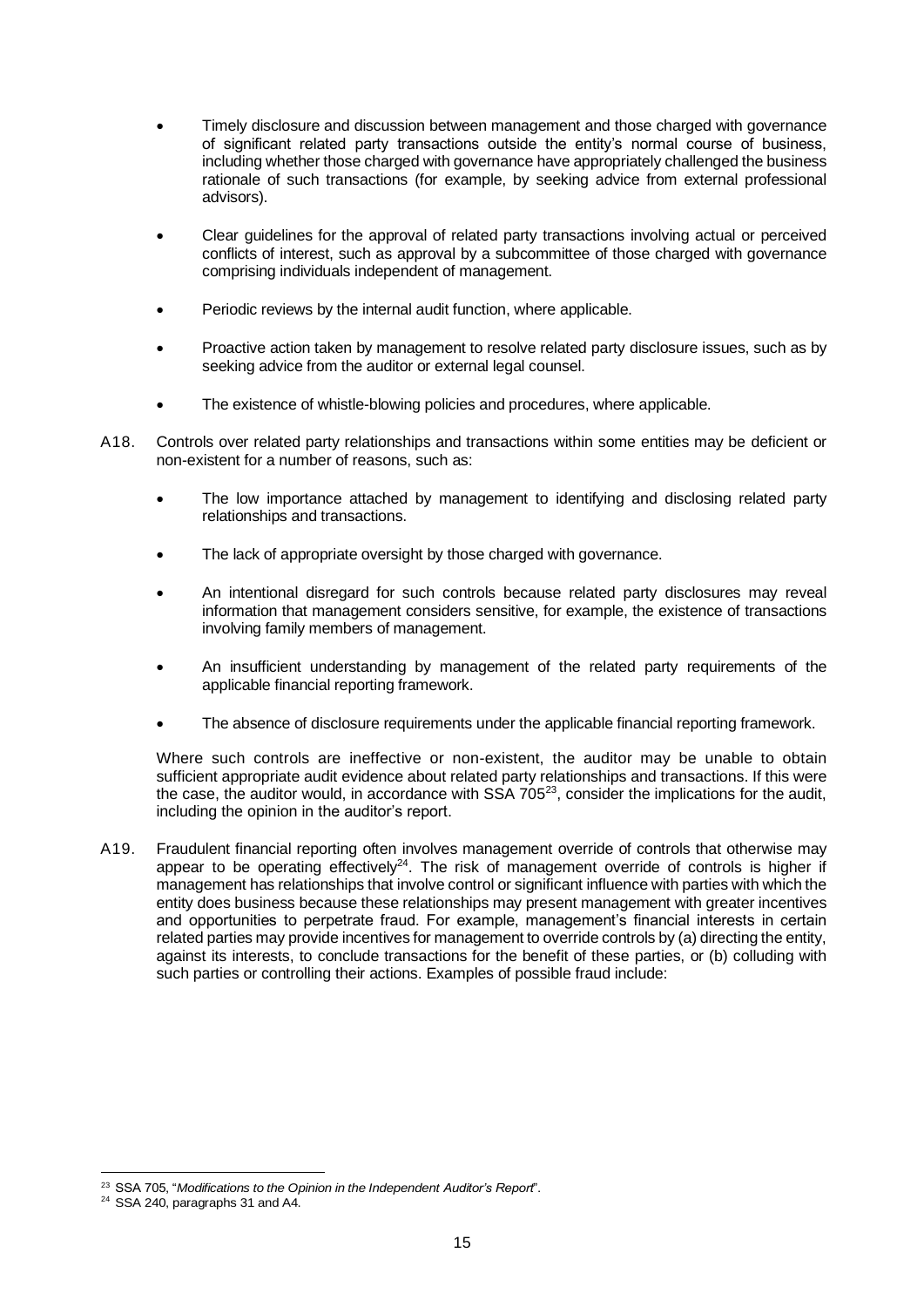- Creating fictitious terms of transactions with related parties designed to misrepresent the business rationale of these transactions.
- Fraudulently organizing the transfer of assets from or to management or others at amounts significantly above or below market value.
- Engaging in complex transactions with related parties, such as special-purpose entities, that are structured to misrepresent the financial position or financial performance of the entity.

Considerations specific to smaller entities

A20. Controls in smaller entities are likely to be less formal and smaller entities may have no documented processes for dealing with related party relationships and transactions. An owner-manager may mitigate some of the risks arising from related party transactions, or potentially increase those risks, through active involvement in all the main aspects of the transactions. For such entities, the auditor may obtain an understanding of the related party relationships and transactions, and any controls that may exist over these, through inquiry of management combined with other procedures, such as observation of management's oversight and review activities, and inspection of available relevant documentation.

Authorization and approval of significant transactions and arrangements (Ref: Para. 14(b))

- A21. Authorization involves the granting of permission by a party or parties with the appropriate authority (whether management, those charged with governance or the entity's shareholders) for the entity to enter into specific transactions in accordance with pre-determined criteria, whether judgmental or not. Approval involves those parties' acceptance of the transactions the entity has entered into as having satisfied the criteria on which authorization was granted. Examples of controls the entity may have established to authorize and approve significant transactions and arrangements with related parties or significant transactions and arrangements outside the normal course of business include:
	- Monitoring controls to identify such transactions and arrangements for authorization and approval.
	- Approval of the terms and conditions of the transactions and arrangements by management, those charged with governance or, where applicable, shareholders.

### *Maintaining Alertness for Related Party Information When Reviewing Records or Documents*

Records or Documents That the Auditor May Inspect (Ref: Para. 15)

- A22. During the audit, the auditor may inspect records or documents that may provide information about related party relationships and transactions, for example:
	- Third-party confirmations obtained by the auditor (in addition to bank and legal confirmations).
	- Entity income tax returns.
	- Information supplied by the entity to regulatory authorities.
	- Shareholder registers to identify the entity's principal shareholders.
	- Statements of conflicts of interest from management and those charged with governance.
	- Records of the entity's investments and those of its pension plans.
	- Contracts and agreements with key management or those charged with governance.
	- Significant contracts and agreements not in the entity's ordinary course of business.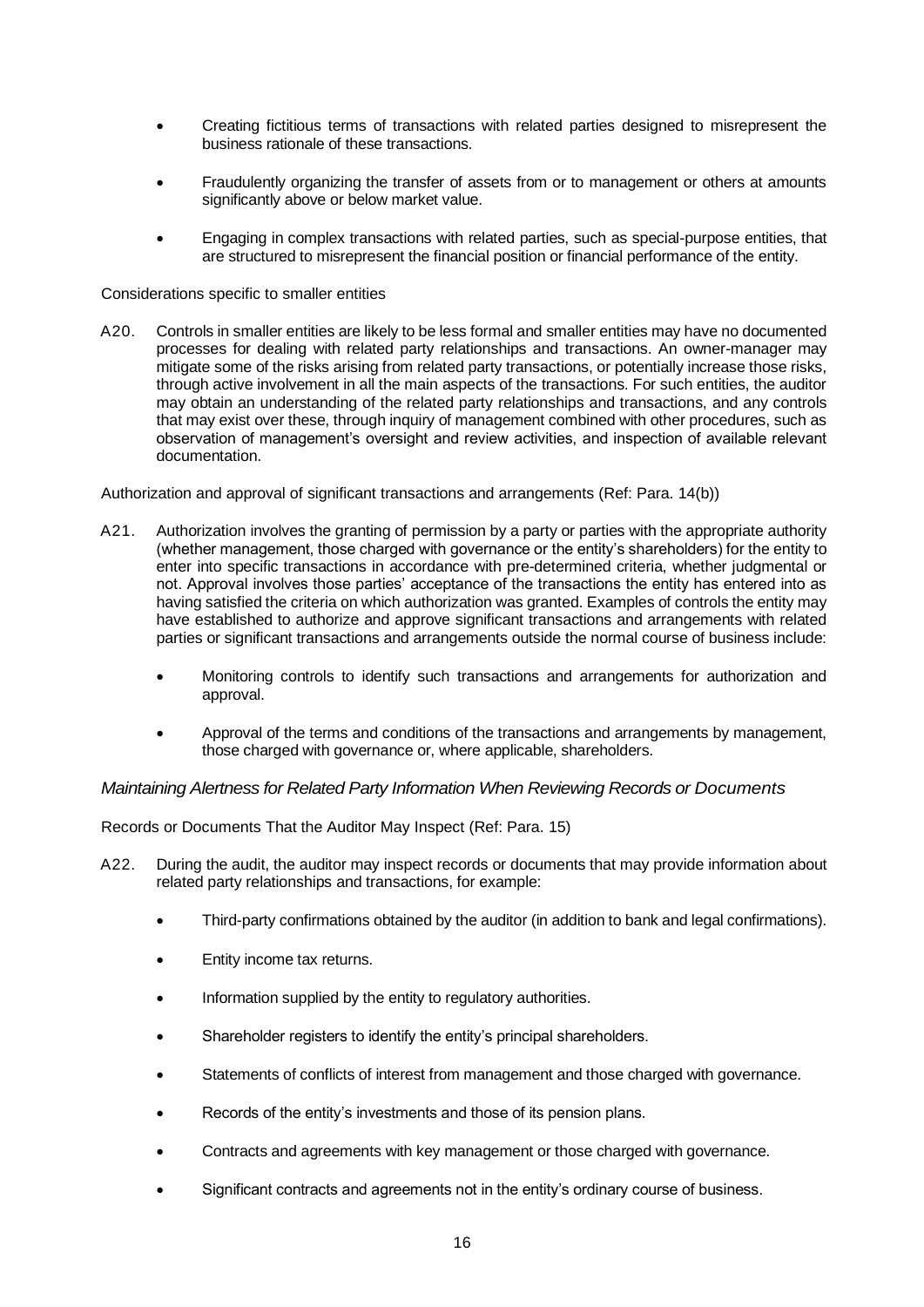- Specific invoices and correspondence from the entity's professional advisors.
- Life insurance policies acquired by the entity.
- Significant contracts re-negotiated by the entity during the period.
- Reports of the internal audit function.
- Documents associated with the entity's filings with a securities regulator (for example prospectuses).

Arrangements that may indicate the existence of previously unidentified or undisclosed related party relationships or transactions

- A23. An arrangement involves a formal or informal agreement between the entity and one or more other parties for such purposes as:
	- The establishment of a business relationship through appropriate vehicles or structures.
	- The conduct of certain types of transactions under specific terms and conditions.
	- The provision of designated services or financial support.

Examples of arrangements that may indicate the existence of related party relationships or transactions that management has not previously identified or disclosed to the auditor include:

- Participation in unincorporated partnerships with other parties.
- Agreements for the provision of services to certain parties under terms and conditions that are outside the entity's normal course of business.
- Guarantees and guarantor relationships.

Identification of Significant Transactions outside the Normal Course of Business (Ref: Para. 16)

- A24. Obtaining further information on significant transactions outside the entity's normal course of business enables the auditor to evaluate whether fraud risk factors, if any, are present and, where the applicable financial reporting framework establishes related party requirements, to identify the risks of material misstatement.
- A25. Examples of transactions outside the entity's normal course of business may include:
	- Complex equity transactions, such as corporate restructurings or acquisitions.
	- Transactions with offshore entities in jurisdictions with weak corporate laws.
	- The leasing of premises or the rendering of management services by the entity to another party if no consideration is exchanged.
	- Sales transactions with unusually large discounts or returns.
	- Transactions with circular arrangements, for example, sales with a commitment to repurchase.
	- Transactions under contracts whose terms are changed before expiry.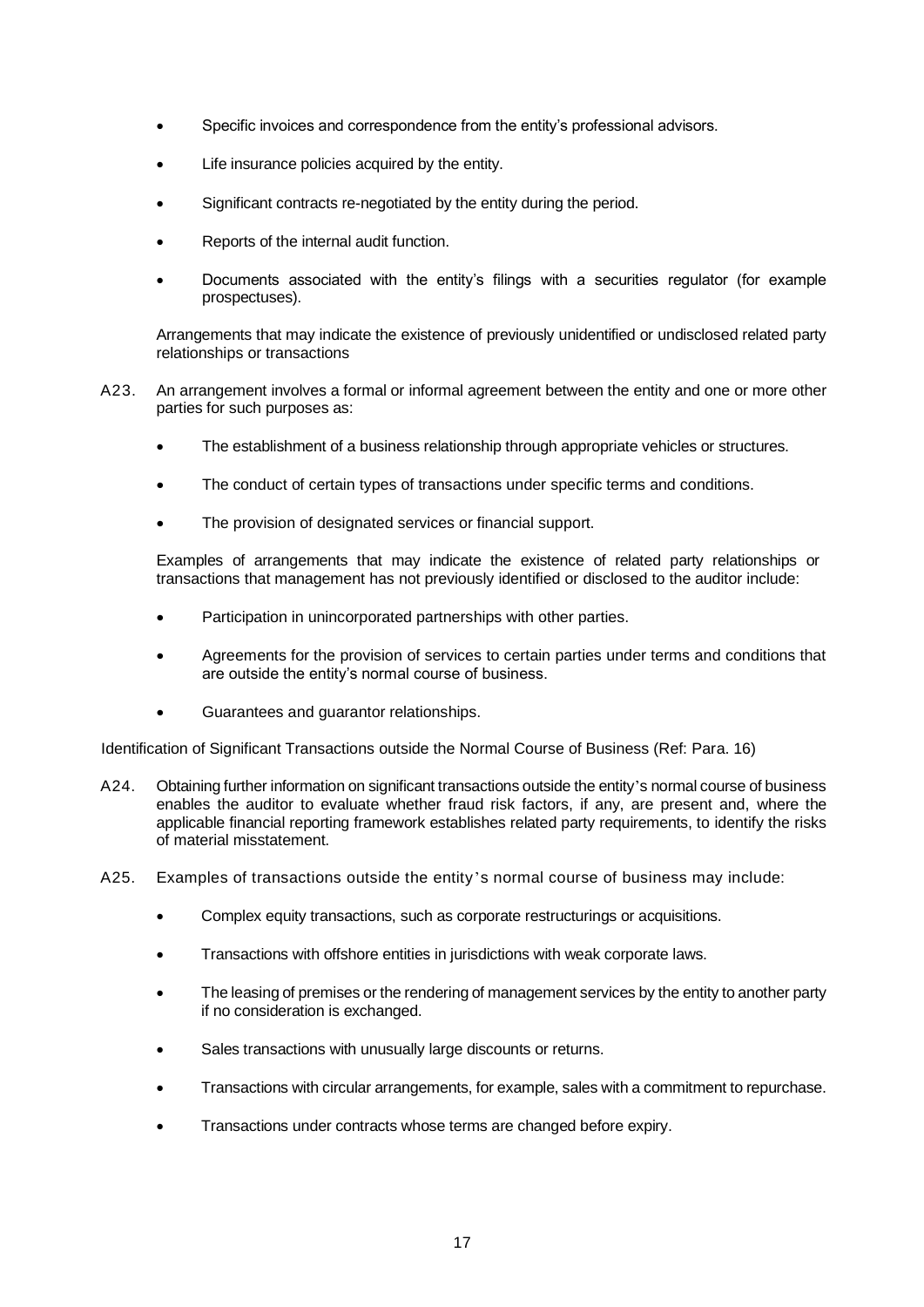Understanding the nature of significant transactions outside the normal course of business (Ref: Para. 16(a))

A26. Inquiring into the nature of the significant transactions outside the entity's normal course of business involves obtaining an understanding of the business rationale of the transactions, and the terms and conditions under which these have been entered into.

Inquiring into whether related parties could be involved (Ref: Para. 16(b))

A27. A related party could be involved in a significant transaction outside the entity's normal course of business not only by directly influencing the transaction through being a party to the transaction, but also by indirectly influencing it through an intermediary. Such influence may indicate the presence of a fraud risk factor.

#### *Sharing Related Party Information with the Engagement Team* (Ref: Para. 17)

- A28. Relevant related party information that may be shared among the engagement team members includes, for example:
	- The identity of the entity's related parties.
	- The nature of the related party relationships and transactions.
	- Significant or complex related party relationships or transactions that may be determined to be significant risks, in particular transactions in which management or those charged with governance are financially involved.

### **Identification and Assessment of the Risks of Material Misstatement Associated with Related Party Relationships and Transactions**

### *Fraud Risk Factors Associated with a Related Party with Dominant Influence (Ref: Para. 19)*

- A29. Domination of management by a single person or small group of persons without compensating controls is a fraud risk factor<sup>25</sup>. Indicators of dominant influence exerted by a related party include:
	- The related party has vetoed significant business decisions taken by management or those charged with governance.
	- Significant transactions are referred to the related party for final approval.
	- There is little or no debate among management and those charged with governance regarding business proposals initiated by the related party.
	- Transactions involving the related party (or a close family member of the related party) are rarely independently reviewed and approved.

Dominant influence may also exist in some cases if the related party has played a leading role in founding the entity and continues to play a leading role in managing the entity.

- A30. In the presence of other risk factors, the existence of a related party with dominant influence may indicate significant risks of material misstatement due to fraud. For example:
	- An unusually high turnover of senior management or professional advisors may suggest unethical or fraudulent business practices that serve the related party's purposes.

<sup>25</sup> SSA 240, Appendix 1.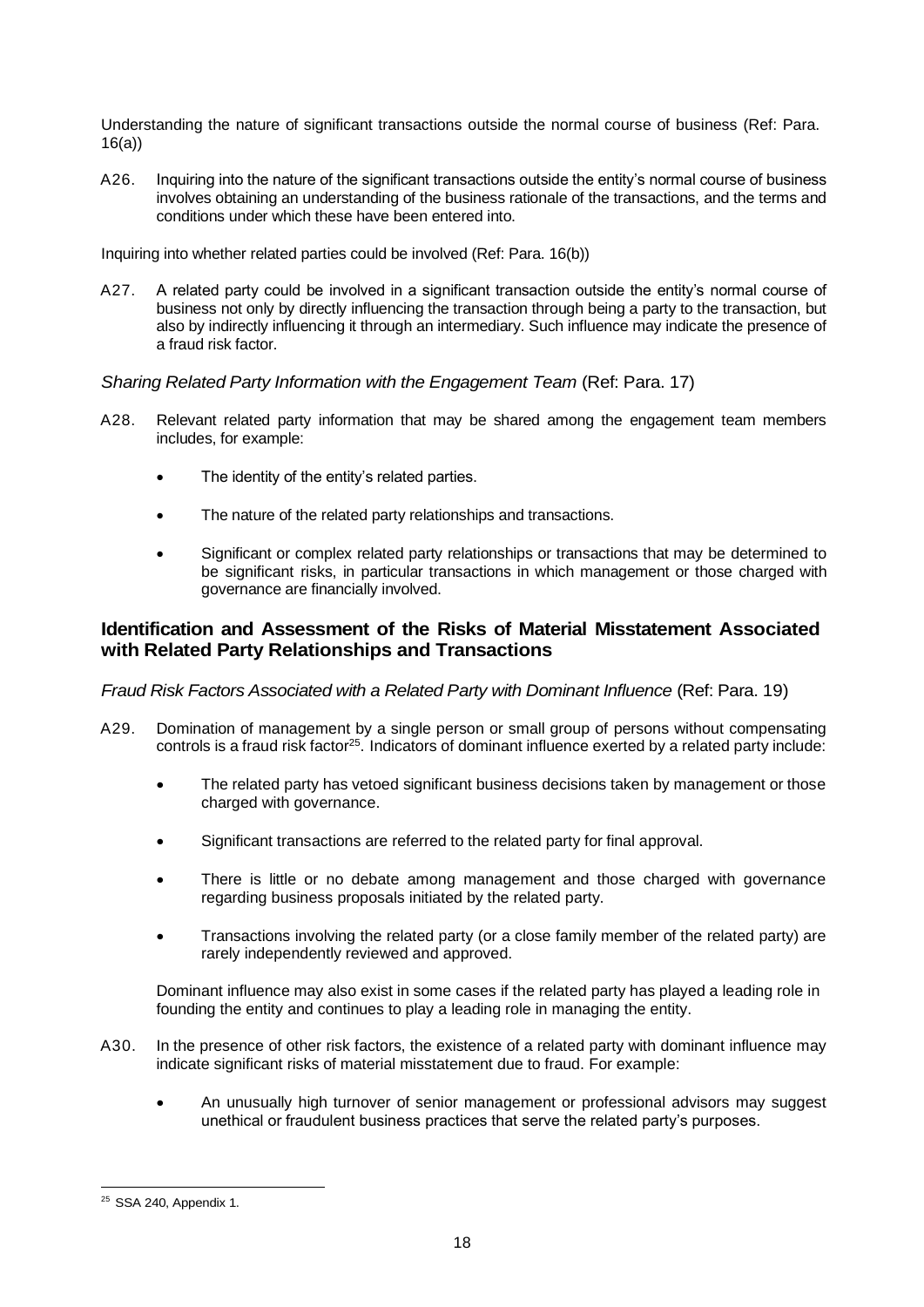- The use of business intermediaries for significant transactions for which there appears to be no clear business justification may suggest that the related party could have an interest in such transactions through control of such intermediaries for fraudulent purposes.
- Evidence of the related party's excessive participation in or preoccupation with the selection of accounting policies or the determination of significant estimates may suggest the possibility of fraudulent financial reporting.

### **Responses to the Risks of Material Misstatement Associated with Related Party Relationships and Transactions** (Ref: Para. 20)

- A31. The nature, timing and extent of the further audit procedures that the auditor may select to respond to the assessed risks of material misstatement associated with related party relationships and transactions depend upon the nature of those risks and the circumstances of the entity<sup>26</sup>.
- A32. Examples of substantive audit procedures that the auditor may perform when the auditor has assessed a significant risk that management has not appropriately accounted for or disclosed specific related party transactions in accordance with the applicable financial reporting framework (whether due to fraud or error) include:
	- Confirming or discussing specific aspects of the transactions with intermediaries such as banks, law firms, guarantors, or agents, where practicable and not prohibited by law, regulation or ethical rules.
	- Confirming the purposes, specific terms or amounts of the transactions with the related parties (this audit procedure may be less effective where the auditor judges that the entity is likely to influence the related parties in their responses to the auditor).
	- Where applicable, reading the financial statements or other relevant financial information, if available, of the related parties for evidence of the accounting of the transactions in the related parties' accounting records.
- A33. If the auditor has assessed a significant risk of material misstatement due to fraud as a result of the presence of a related party with dominant influence, the auditor may, in addition to the general requirements of SSA 240, perform audit procedures such as the following to obtain an understanding of the business relationships that such a related party may have established directly or indirectly with the entity and to determine the need for further appropriate substantive audit procedures:
	- Inquiries of, and discussion with, management and those charged with governance.
	- Inquiries of the related party.
	- Inspection of significant contracts with the related party.
	- Appropriate background research, such as through the Internet or specific external business information databases.
	- Review of employee whistle-blowing reports where these are retained.
- A34. Depending upon the results of the auditor's risk assessment procedures, the auditor may consider it appropriate to obtain audit evidence without testing the entity's controls over related party relationships and transactions. In some circumstances, however, it may not be possible to obtain sufficient appropriate audit evidence from substantive audit procedures alone in relation to the risks of material misstatement associated with related party relationships and transactions. For example, where intra-group transactions between the entity and its components are

<sup>&</sup>lt;sup>26</sup> SSA 330 provides further guidance on considering the nature, timing and extent of further audit procedures. SSA 240 establishes requirements and provides guidance on appropriate responses to assessed risks of material misstatement due to fraud.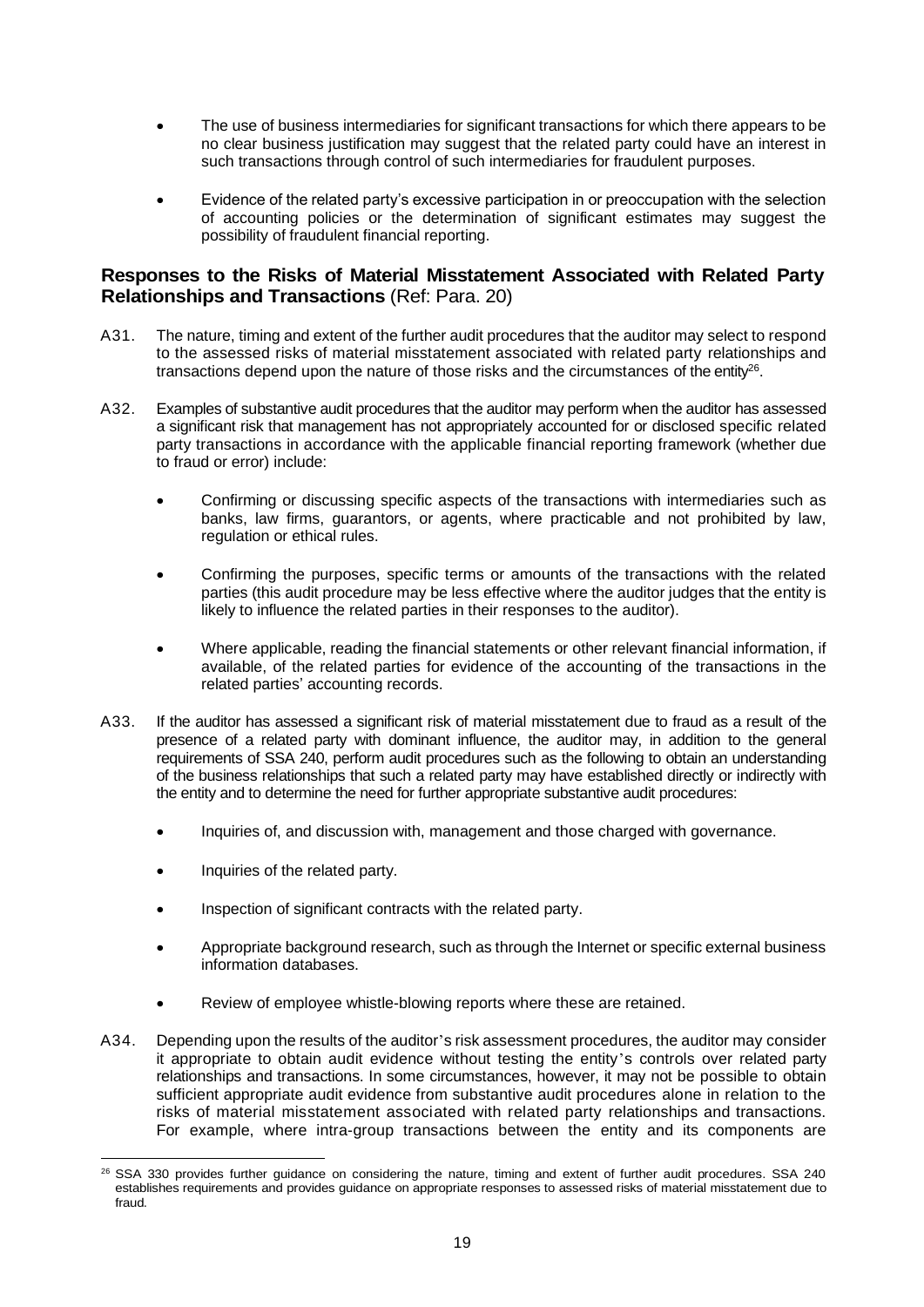numerous and a significant amount of information regarding these transactions is initiated, recorded, processed or reported electronically in an integrated system, the auditor may determine that it is not possible to design effective substantive audit procedures that by themselves would reduce the risks of material misstatement associated with these transactions to an acceptably low level. In such a case, in meeting the SSA 330 requirement to obtain sufficient appropriate audit evidence as to the operating effectiveness of controls<sup>27</sup>, the auditor is required to test the entity's controls over the completeness and accuracy of the recording of the related party relationships and transactions.

### *Identification of Previously Unidentified or Undisclosed Related Parties or Significant Related Party Transactions*

Communicating Newly Identified Related Party Information to the Engagement Team (Ref: Para. 22(a))

A35. Communicating promptly any newly identified related parties to the other members of the engagement team assists them in determining whether this information affects the results of, and conclusions drawn from, risk assessment procedures already performed, including whether the risks of material misstatement need to be reassessed.

Substantive Procedures Relating to Newly Identified Related Parties or Significant Related Party Transactions (Ref: Para. 22(c))

- A36. Examples of substantive audit procedures that the auditor may perform relating to newly identified related parties or significant related party transactions include:
	- Making inquiries regarding the nature of the entity's relationships with the newly identified related parties, including (where appropriate and not prohibited by law, regulation or ethical rules) inquiring of parties outside the entity who are presumed to have significant knowledge of the entity and its business, such as legal counsel, principal agents, major representatives, consultants, guarantors, or other close business partners.
	- Conducting an analysis of accounting records for transactions with the newly identified related parties. Such an analysis may be facilitated using computer-assisted audit techniques.
	- Verifying the terms and conditions of the newly identified related party transactions, and evaluating whether the transactions have been appropriately accounted for and disclosed in accordance with the applicable financial reporting framework.

Intentional Non-Disclosure by Management (Ref: Para. 22(e))

A37. The requirements and guidance in SSA 240 regarding the auditor's responsibilities relating to fraud in an audit of financial statements are relevant where management appears to have intentionally failed to disclose related parties or significant related party transactions to the auditor. The auditor may also consider whether it is necessary to re-evaluate the reliability of management's responses to the auditor's inquiries and management's representations to the auditor.

### *Identified Significant Related Party Transactions outside the Entity's Normal Course of Business*

Evaluating the Business Rationale of Significant Related Party Transactions (Ref: Para. 23)

- A38. In evaluating the business rationale of a significant related party transaction outside the entity's normal course of business, the auditor may consider the following:
	- Whether the transaction:

 $27$  SSA 330, paragraph 8(b).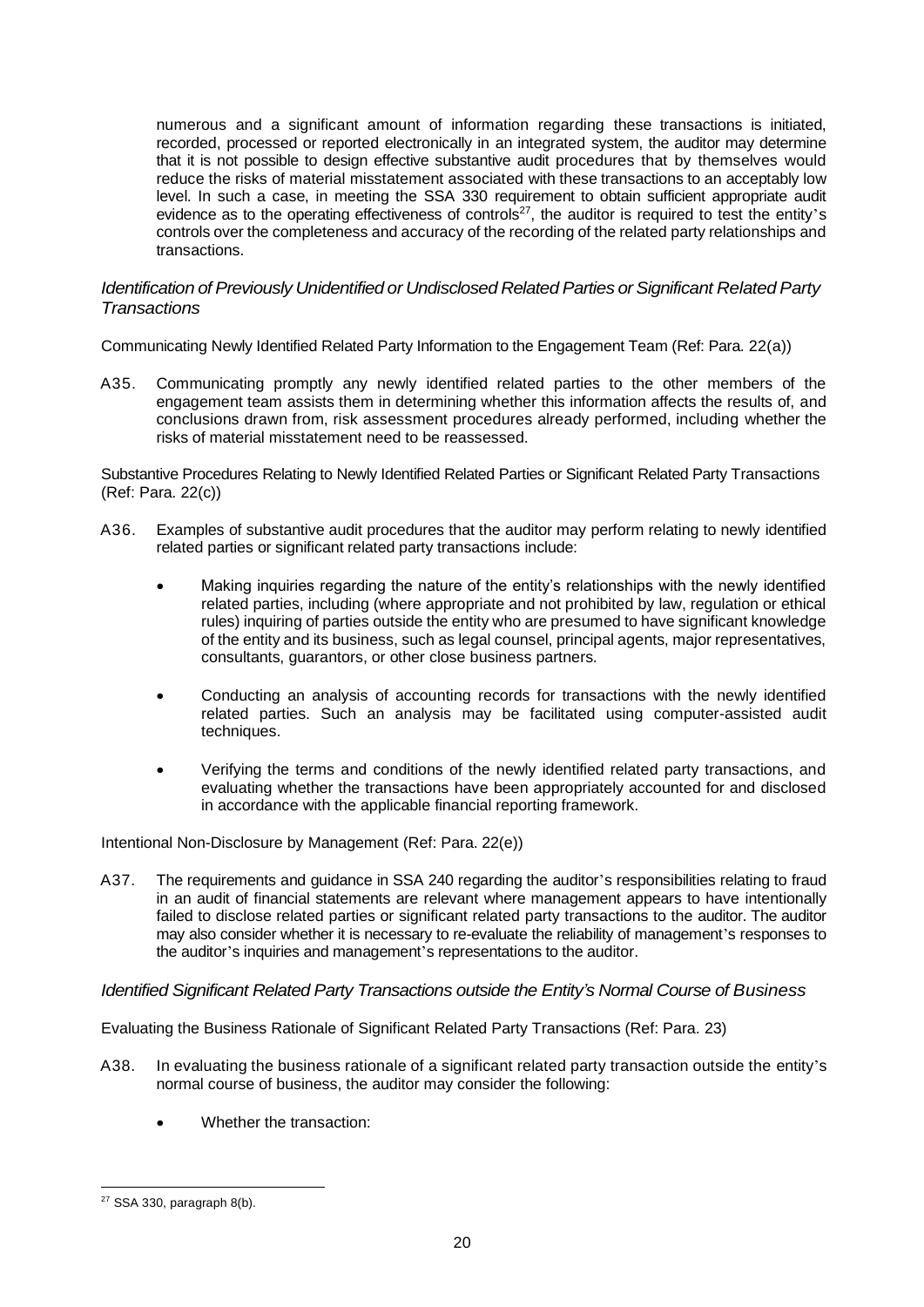- $\circ$  Is overly complex (for example, it may involve multiple related parties within a consolidated group).
- o Has unusual terms of trade, such as unusual prices, interest rates, guarantees and repayment terms.
- o Lacks an apparent logical business reason for its occurrence.
- o Involves previously unidentified related parties.
- o Is processed in an unusual manner.
- Whether management has discussed the nature of, and accounting for, such a transaction with those charged with governance.
- Whether management is placing more emphasis on a particular accounting treatment rather than giving due regard to the underlying economics of the transaction.

If management's explanations are materially inconsistent with the terms of the related party transaction, the auditor is required, in accordance with SSA 500 $^{28}$ , to consider the reliability of management's explanations and representations on other significant matters.

A39. The auditor may also seek to understand the business rationale of such a transaction from the related party's perspective, as this may help the auditor to better understand the economic reality of the transaction and why it was carried out. A business rationale from the related party's perspective that appears inconsistent with the nature of its business may represent a fraud risk factor.

Authorization and Approval of Significant Related Party Transactions (Ref: Para. 23(b))

A40. Authorization and approval by management, those charged with governance, or, where applicable, the shareholders of significant related party transactions outside the entity's normal course of business may provide audit evidence that these have been duly considered at the appropriate levels within the entity and that their terms and conditions have been appropriately reflected in the financial statements. The existence of transactions of this nature that were not subject to such authorization and approval, in the absence of rational explanations based on discussion with management or those charged with governance, may indicate risks of material misstatement due to error or fraud. In these circumstances, the auditor may need to be alert for other transactions of a similar nature. Authorization and approval alone, however, may not be sufficient in concluding whether risks of material misstatement due to fraud are absent because authorization and approval may be ineffective if there has been collusion between the related parties or if the entity is subject to the dominant influence of a related party.

Considerations specific to smaller entities

A41. A smaller entity may not have the same controls provided by different levels of authority and approval that may exist in a larger entity. Accordingly, when auditing a smaller entity, the auditor may rely to a lesser degree on authorization and approval for audit evidence regarding the validity of significant related party transactions outside the entity's normal course of business. Instead, the auditor may consider performing other audit procedures such as inspecting relevant documents, confirming specific aspects of the transactions with relevant parties, or observing the owner-manager's involvement with the transactions.

<sup>28</sup> SSA 500, "*Audit Evidence*," paragraph 11.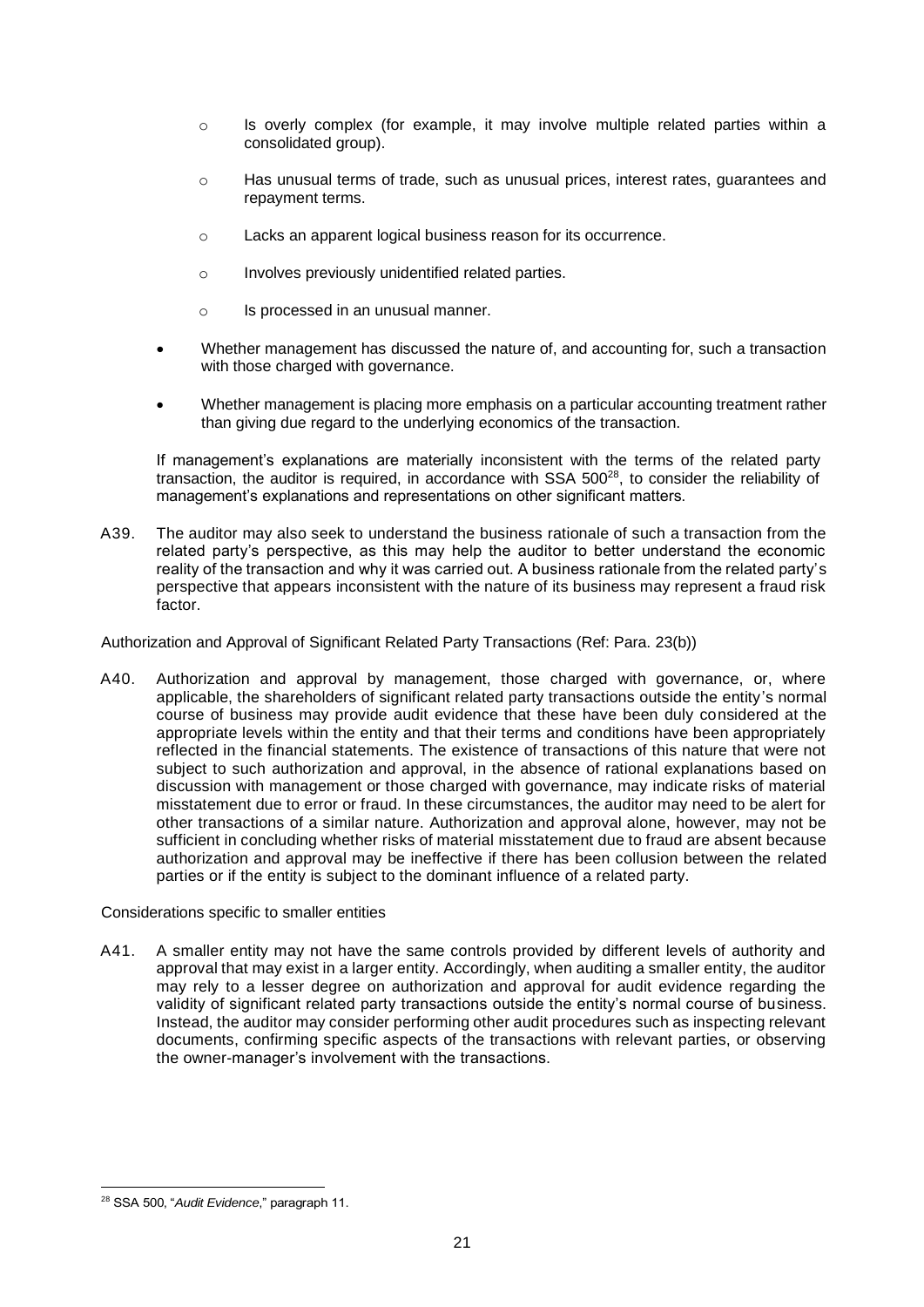### *Assertions That Related Party Transactions Were Conducted on Terms Equivalent to Those Prevailing in an Arm's Length Transaction* (Ref: Para. 24)

- A42. Although audit evidence may be readily available regarding how the price of a related party transaction compares to that of a similar arm's length transaction, there are ordinarily practical difficulties that limit the auditor's ability to obtain audit evidence that all other aspects of the transaction are equivalent to those of the arm's length transaction. For example, although the auditor may be able to confirm that a related party transaction has been conducted at a market price, it may be impracticable to confirm whether other terms and conditions of the transaction (such as credit terms, contingencies and specific charges) are equivalent to those that would ordinarily be agreed between independent parties. Accordingly, there may be a risk that management's assertion that a related party transaction was conducted on terms equivalent to those prevailing in an arm's length transaction may be materially misstated.
- A43. The preparation of the financial statements requires management to substantiate an assertion that a related party transaction was conducted on terms equivalent to those prevailing in an arm's length transaction. Management's support for the assertion may include:
	- Comparing the terms of the related party transaction to those of an identical or similar transaction with one or more unrelated parties.
	- Engaging an external expert to determine a market value and to confirm market terms and conditions for the transaction.
	- Comparing the terms of the transaction to known market terms for broadly similar transactions on an open market.
- A44. Evaluating management's support for this assertion may involve one or more of the following:
	- Considering the appropriateness of management's process for supporting the assertion.
	- Verifying the source of the internal or external data supporting the assertion, and testing the data to determine their accuracy, completeness and relevance.
	- Evaluating the reasonableness of any significant assumptions on which the assertion is based.
- A45. Some financial reporting frameworks require the disclosure of related party transactions not conducted on terms equivalent to those prevailing in arm's length transactions. In these circumstances, if management has not disclosed a related party transaction in the financial statements, there may be an implicit assertion that the transaction was conducted on terms equivalent to those prevailing in an arm's length transaction.

### **Evaluation of the Accounting for and Disclosure of Identified Related Party Relationships and Transactions**

### *Materiality Considerations in Evaluating Misstatements* (Ref: Para. 25)

A46. SSA 450 requires the auditor to consider both the size and the nature of a misstatement, and the particular circumstances of its occurrence, when evaluating whether the misstatement is material<sup>29</sup>. The significance of the transaction to the financial statement users may not depend solely on the recorded amount of the transaction but also on other specific relevant factors, such as the nature of the related party relationship.

<sup>&</sup>lt;sup>29</sup> SSA 450, "Evaluation of Misstatements Identified during the Audit," paragraph 11(a). Paragraph A16 of SSA 450 provides guidance on the circumstances that may affect the evaluation of a misstatement.